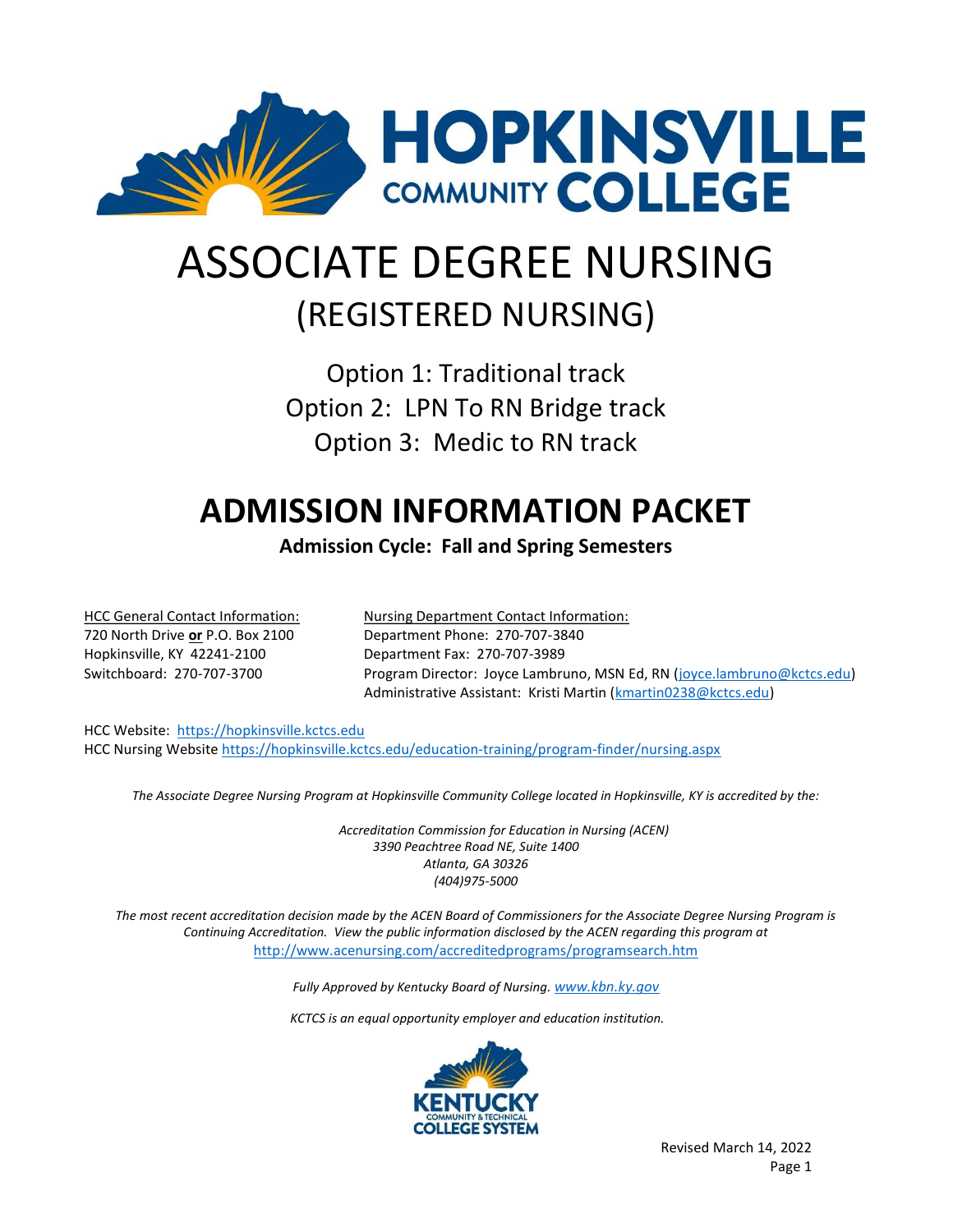#### HOPKINSVILLE COMMUNITY COLLEGE MISSION STATEMENT

Hopkinsville Community College is a member of the Kentucky Community and Technical College System and is a public twoyear degree granting institution.

Hopkinsville Community College is accredited with the Southern Association of Colleges and Schools Commission on Colleges to award associate degrees. Contact the Commission on Colleges at 1866 Southern Lane, Decatur, Georgia 30033- 4097 or call 404-679-4500 for questions about the accreditation of Hopkinsville Community College.

Note: The Commission is to be contacted only if there is evidence that appears to support an institution's significant noncompliance with a requirement or standard.

#### Mission

Hopkinsville Community College leads in academic excellence by preparing students for transfer and the workforce, inspiring lifelong learning.

Last approved by the KCTCS Board of Regents December 2019

#### Vision

The first-choice institution of higher education and workforce training in our region.

#### Values

- Academic excellence and life-long learning
- Access and student success
- Stewardship of human, fiscal, capital, and environmental resources
- Leadership and community engagement
- Inclusion, multiculturalism, globally focused
- Continuous improvement
- Strong partnership with the military community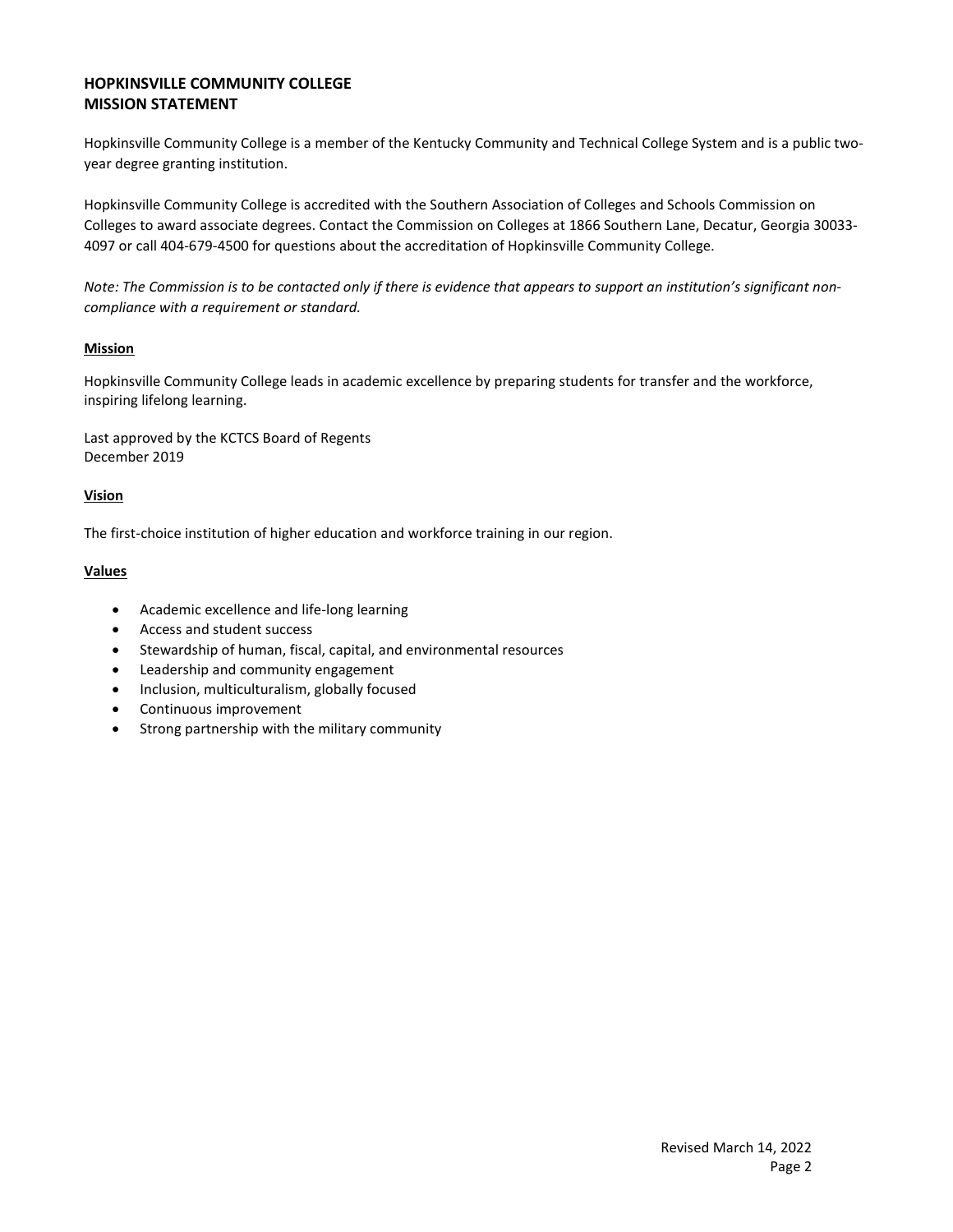#### KENTUCKY COMMUNITY & TECHNICAL COLLEGE SYSTEM ASSOCIATE DEGREE NURSING PHILOSOPHY

The philosophy of the Associate Degree Nursing (ADN) program is congruent with the Kentucky Community and Technical College System (KCTCS) mission statement and is supported by the works of the National League for Nursing (NLN) Education Competencies and Quality and Safety Education in Nursing (QSEN).

The nursing faculty believe nursing is holistically evolving, blended with science, and the art of caring. Nursing demonstrates the provision of patient-centered care based on quality standards and evidence based practice through the inclusion of theoretical concepts.

Learning in an educational setting is enhanced by a teacher-student relationship and clearly defined student learning outcomes. The nurse educator's responsibility is to structure and facilitate optimal conditions for critical thinking from simple to complex. The student brings to this relationship the willingness to learn and is accountable for his/her education.

The ADN graduate, having achieved the graduate outcomes is prepared to practice in a variety of settings with the parameters of individual knowledge and experience according to the standards of practice.

#### References:

 National League for Nursing. (2010). Outcomes and Competencies for Graduates of Practical/Vocations, Diploma, Associate Degree, Baccalaureate, Master's, Practice Doctorate, and Research Doctorate Programs in Nursing. New York, NY: National League for Nursing.

Quality and Safety Education for Nurses (QSEN) Institute. (2018). QSEN Competencies. Retrieved from: https://qsen.org/competencies/

Revised Spring 2018 for Implementation Fall 2019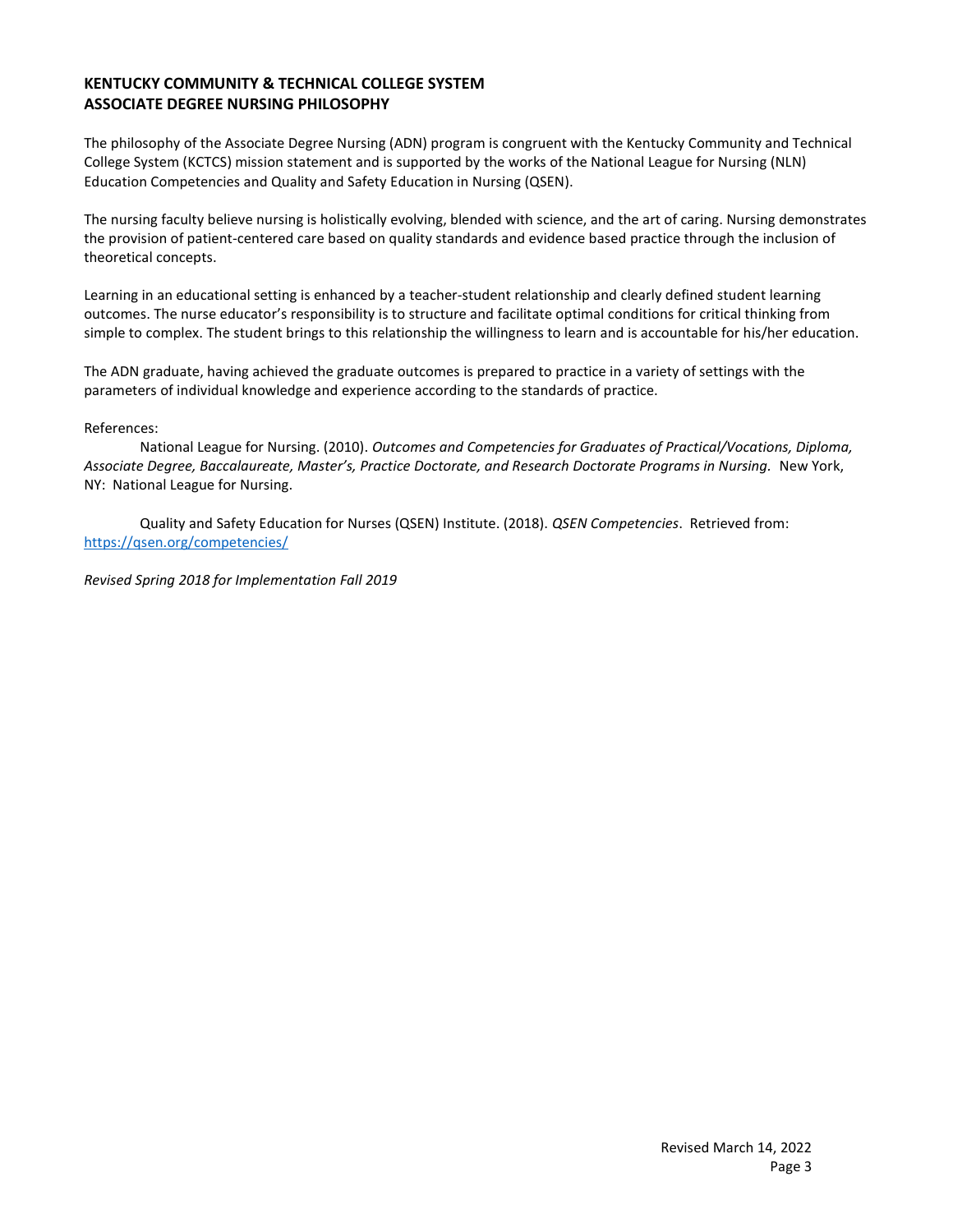#### KENTUCKY COMMUNITY & TECHNICAL COLLEGE SYSTEM ASSOCIATE DEGREE NURSING CONCEPTUAL MODEL

The conceptual model is a visual representation of the relationships among the core competencies essential to entry-level registered nursing practice. This model serves as a guide for curriculum development and instruction, which promotes the attainment of end of program student learning outcomes.



References:

National League for Nursing. (2010). Outcomes and Competencies for Graduates of Practical/Vocations, Diploma, Associate Degree, Baccalaureate, Master's, Practice Doctorate, and Research Doctorate Programs in Nursing. New York, NY: National League for Nursing.

 Quality and Safety Education for Nurses (QSEN) Institute. (2018). QSEN Competencies. Retrieved from: http://qsen.org/competencies/pre-licensure-ksas/

Revised Spring 2018 for Implementation Fall 2019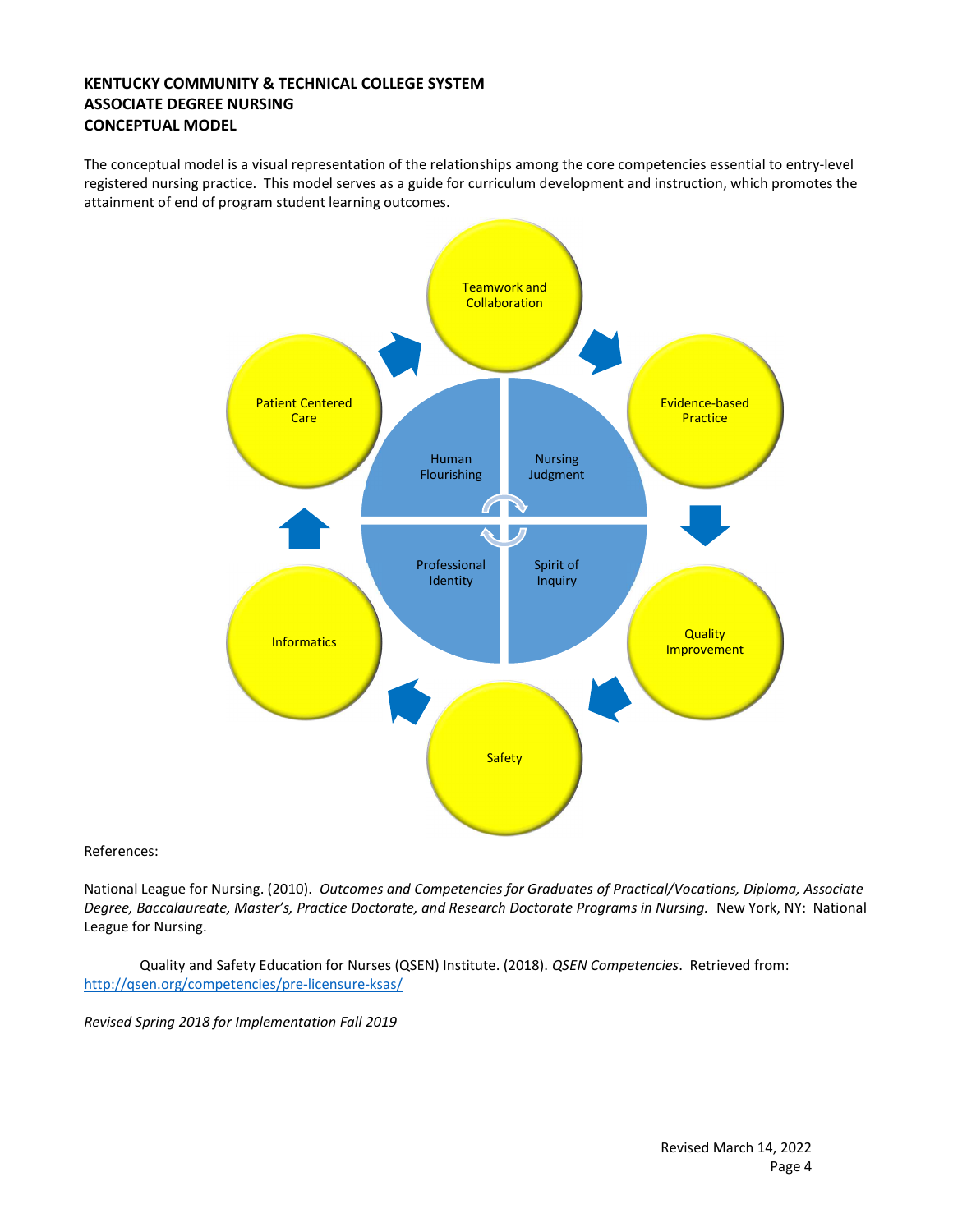#### PROGRAM DESCRIPTION

The Associate Degree Nursing program prepares graduates to use their skill and knowledge to fulfill the role of the nurse and is supported by the works of the National League for Nursing (NLN) Education Competencies and Quality and Safety Education in Nursing (QSEN). The NLN Outcomes and Competencies for Graduates of Associate Degree Programs in Nursing which serve as goals of nursing education for entry into nursing practice are: human flourishing, nursing judgment, professional identity, and spirit of inquiry. QSEN competencies which were developed to prepare future nurses to have the knowledge, skills and attitudes necessary to continuously improve the quality and safety of healthcare are: patient centered care, safety, informatics, teamwork and collaboration, evidenced based practice, and quality improvement. These core components are introduced, developed and built upon through the curriculum. Graduates are eligible to take the National Council Licensure Examination for Registered Nurses (NCLEX-RN). The Associate Degree Nursing curriculum is organized around a clearly defined conceptual framework and combines general education and nursing courses. The nursing courses correlate classroom and clinical instruction in a variety of community agencies.

Acceptance into the Associate Degree Nursing program is based on a selective admissions process. In order to be considered for admission, applicants must comply with college and program admission requirements.

Progression in the Associate Degree Nursing program is contingent upon achievement of a grade of "C" or better in each biological science, nursing and mathematics course and maintenance of a 2.0 cumulative grade point average or better (on a 4.0 scale). Completion of the nursing program will meet the KCTCS graduate requirement of digital literacy.

Note: The Kentucky Board of Nursing may deny a nursing graduate admission to the NCLEX-RN Exam if an individual has been convicted of a misdemeanor or felony which involves acts that bear directly on the qualifications of the graduate to practice nursing.

#### GRADUATE/STUDENT LEARNING OUTCOMES (SLO'S)

#### Revised Spring 2018 for Implementation Fall 2019

#### Technical Competencies: Associate Degree in Nursing

Upon completion of this program, the graduate can:

- 1. Advocate for patients and families in ways that promote their self-determination, integrity, and ongoing growth as human beings (human flourishing).
	- a. Incorporate culturally competent, individualized plans of care focusing on services and activities that promote independence, maintain or restore health, or support a peaceful death and advocate for access and quality of care for patients.
	- b. Formulate teaching/learning processes to facilitate patients' informed decision-making to support and achieve positive outcomes that demonstrates respect for diverse patients.
- 2. Formulate judgments in practice, substantiated with evidence, that integrate nursing science in the provision of safe, quality-care and promote the health of patients within a family and community context (nursing judgment).
	- a. Utilize the nursing process as a basis for clinical judgment to optimize outcomes of care for the patient, family, and community.
	- b. Establish and maintain effective/therapeutic communication in collaboration with patients, families, significant others, and members of the health care team.
	- c. Manage the direct provision of nursing care through effective organizational skills, appropriate delegation, and supervision within the scope of practice.
- 3. Develop one's role as a nurse in ways that reflect integrity, responsibility, ethical practice and an evolving identity as a nurse committed to evidence-based practice, caring, advocacy, and safe, quality care for diverse patients within a family and community context (professional identity).
	- a. Employ principles of advocacy, quality and safety, healthcare policy, and cost effectiveness to improve healthcare outcomes.
	- b. Exhibit professional behaviors/practice as defined by the ethical, legal, and regulatory frameworks of nursing.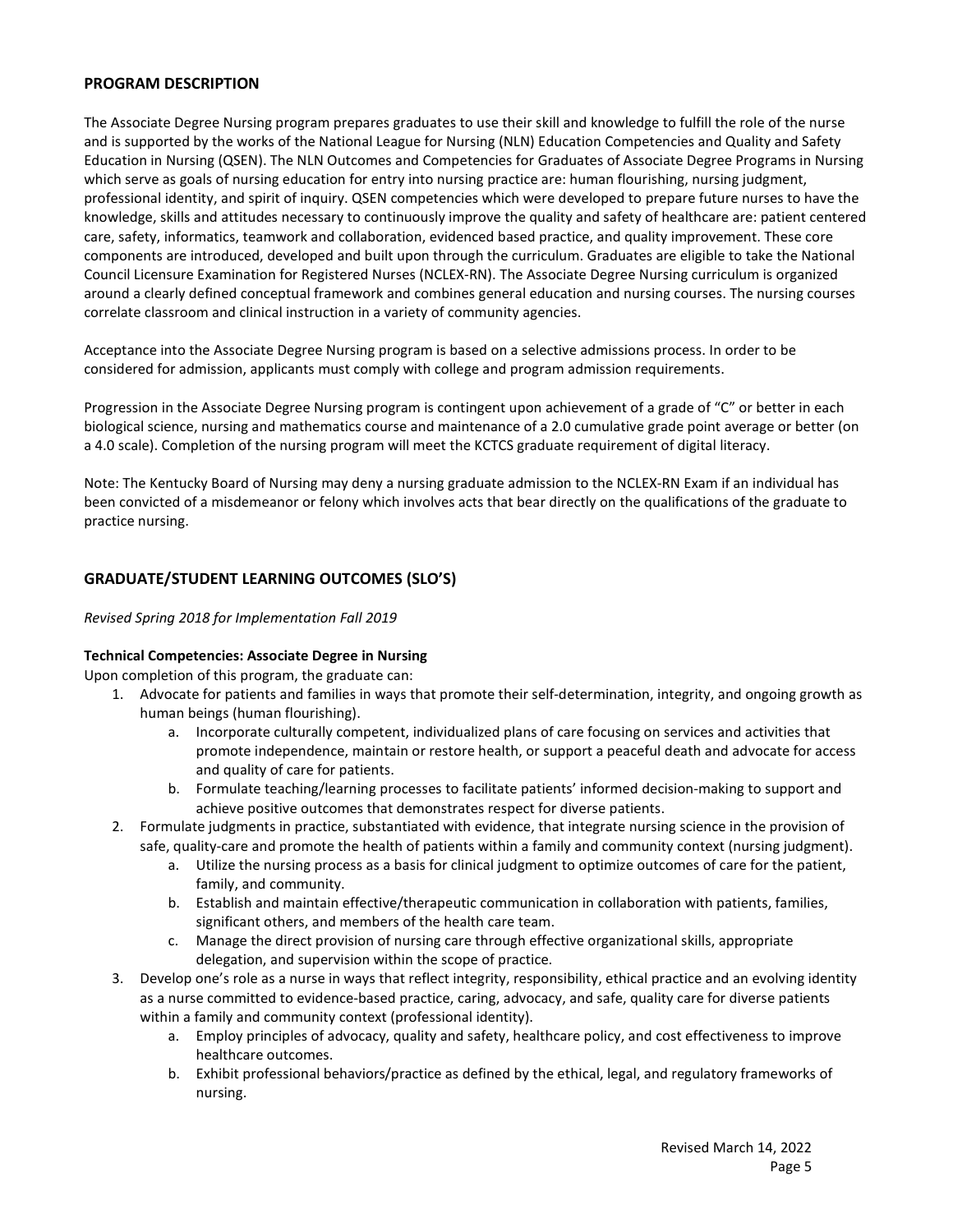- c. Incorporate the ability to ethically and responsibly integrate technology to skillfully locate, evaluate, use, create and communicate information to improve the quality and safety of patient care and the life and employability of graduates.
- 4. Consider the evidence that underlies clinical nursing practice to challenge the status quo, question underlying assumptions, and offer new insights to improve the quality of care for patients, families, and communities (spirit of inquiry).
	- a. Interpret evidence-based literature/research for use in nursing practice.
	- b. Exhibit continuous learning within the nursing profession.

#### **ELIGIBILITY**

Nursing involves the provision of direct care for individuals and is characterized by the application of verified knowledge in the skillful performance of nursing functions. Anyone who makes application to the college as a degree-seeking student may apply to the Hopkinsville Community College Associate Degree Nursing Program. Admission to the program is open to all qualified students regardless of economic or social status and without discrimination, on the basis of race, color, sex, marital status, beliefs, age, national origin or disability.

All applicants for the nursing program should possess:

- sufficient visual acuity, i.e. to accurately prepare and administer medication and to participate in the observation necessary for client assessment and nursing care.
- sufficient auditory perception to receive verbal communication from client and members of the health care team as well as to assess health needs of people through the use of monitoring devices such as cardiac monitors, stethoscopes, IV infusion pumps, dopplers, fire alarms, etc.;
- sufficient gross and fine motor coordination to respond promptly and to implement the skills, including the manipulation of equipment, required in meeting health needs;
- sufficient communication skills (speech, reading, writing) to interact with individuals and to communicate their needs promptly and effectively as may be necessary in the individual's interest;
- sufficient intellectual and emotional functions to plan and implement care for individuals;
- the ability to lift and/or move up to 50 pounds and;
- $\bullet$  the ability to be on feet for 8 12 hour clinical.

Enrollment in the Associate Degree Nursing Program may be limited because of available laboratory facilities in the community, as well as limited faculty and financial resources at the community college.

#### TIME COMMITMENT

The Associate Degree Nursing Program is a vigorous and intense program of study. Success in the program requires a major commitment to make studying a priority. Study outside of class is a requirement as well as practice time for nursing skills. Working more than 20 hours/week is discouraged due to the time requirements in the program. Students need to have good time management skills as well as assistance with childcare and finances.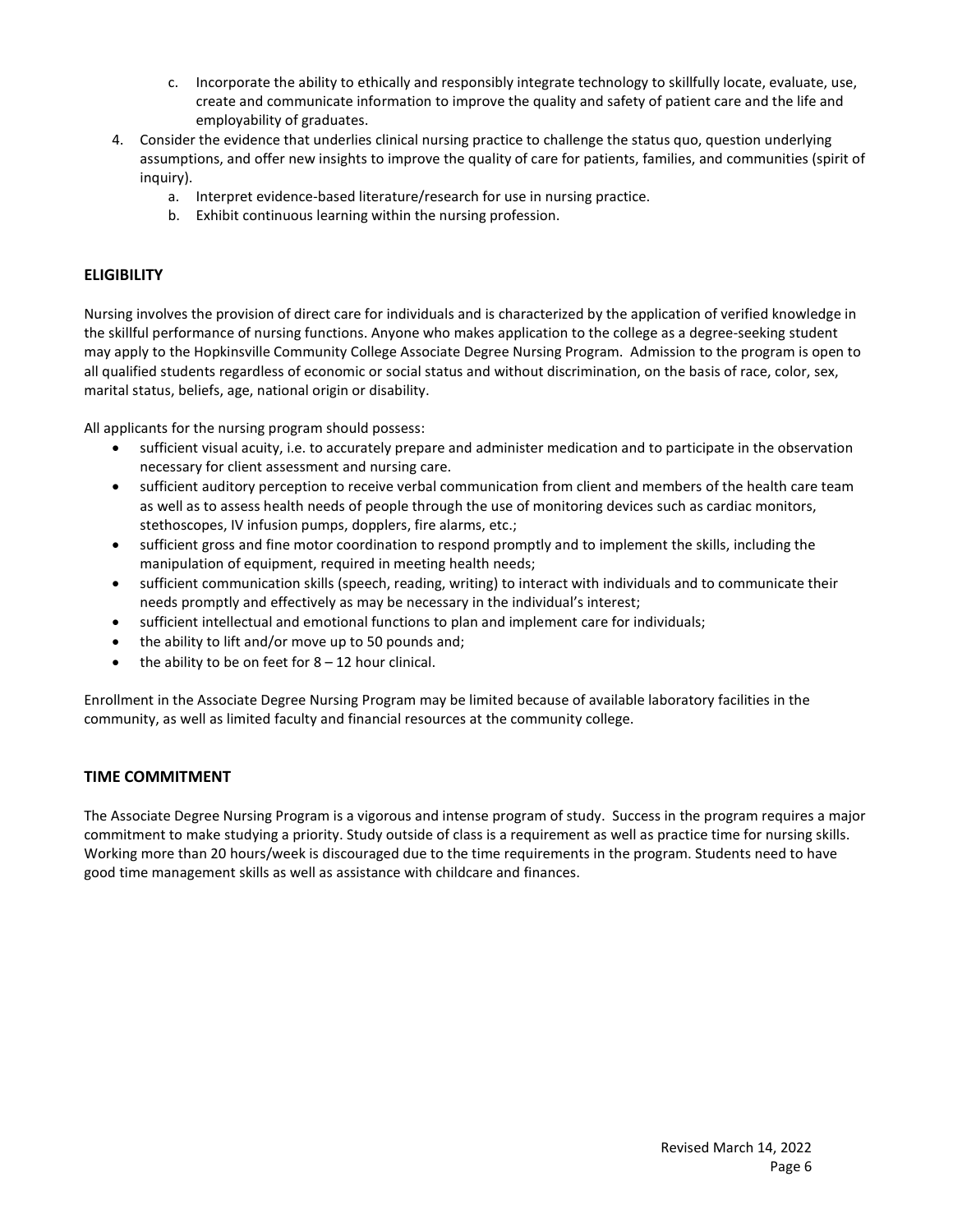#### RN PROGRAM OPTIONS OFFERED AT HOPKINSVILLE COMMUNITY COLLEGE

#### Option 1: TRADITIONAL – 4 semesters of nursing courses

The traditional track is the admission option for most applicants. Students selected for the program will begin in the  $1<sup>st</sup>$ semester fundamentals course. They will complete 4 semesters of nursing courses to earn the Associate in Applied Science – Registered Nursing degree.

#### Option 2: LPN TO RN BRIDGE – 3 semesters of nursing courses

A student who has passed the NCLEX-PN and holds an active unrestricted license for practical/vocational nursing may be awarded credit for the first semester nursing course (NSG101) in HCC's associate degree nursing program. Licensed Practical/Vocational Nurses who graduated more than three (3) years prior to admission to a KCTCS associate degree nursing program shall provide verification of current employment. Current employment is defined as one (1) full year fulltime employment as an LPN/LVN within the last three years. The employment in nursing shall be defined as patient/client contact and shall be verified by the employing agency/agencies using a standardized verification of employment form provided by the HCC Nursing Department. The student must meet all other nursing admission criteria and be accepted into the nursing program for credit to be awarded.

A student who meets the criteria for the LPN to RN Bridge track of HCC's Associate Degree Nursing Program and is selected for admission will be enrolled in NSG 195, Transition to ADN – Med/Surg Nursing I, a 4-credit hour class and the co-requisite NSG 212, Behavioral Health Nursing, a 3 credit-hour class. Upon completion of the NSG195, the student will be given credit for 4 hours of didactic education plus 10 hours of lecture/clinical/lab education based on prior learning. Upon completion of NSG 195 and NSG 212, the student will have met the requirements for the first year of the Associate Degree Nursing Program and will be eligible to be admitted into NSG 229, Medical-Surgical Nursing II in the third semester of the program.

#### Option 3: MEDIC TO RN – 4 semester of nursing courses with some credit for prior learning

A student who has experience as a military level 10 medic and has documentation of honorable discharge after successful completion of all fields of the military medic education and experience, may be awarded credit for prior learning. The student must meet all other nursing admission criteria and be accepted into the nursing program for credit to be awarded. Medics shall submit a verification form and provide documentation of their military experience. The verification form will be a standardized document provided by the HCC Nursing Department.

A student who meets the criteria for the Transition Medic to RN track of HCC's Associate Degree Nursing Program and is selected for admission will be enrolled in NSG 109, Medic to ADN I, a 6-credit hour class. Upon completion of the class, the student will be given credit for 6 hours of didactic education with an additional 3 hours of clinical/lab education based on prior learning. Upon completion of NSG 109, Medic to ADN I, the student will be eligible to be admitted into NSG 209, Medic to ADN II for 5 credit hours and receive upon completion 5 hours of didactic credit and 2 hours of clinical/lab credit based on prior learning. Upon completion of NSG 209, Medic to ADN II, and corequisite NSG 212 Behavioral Health Nursing, the student will have met the requirements for the first year of the Associate Degree Nursing Program and will be eligible to be admitted into NSG 229, Medical-Surgical Nursing II in the third semester of the program.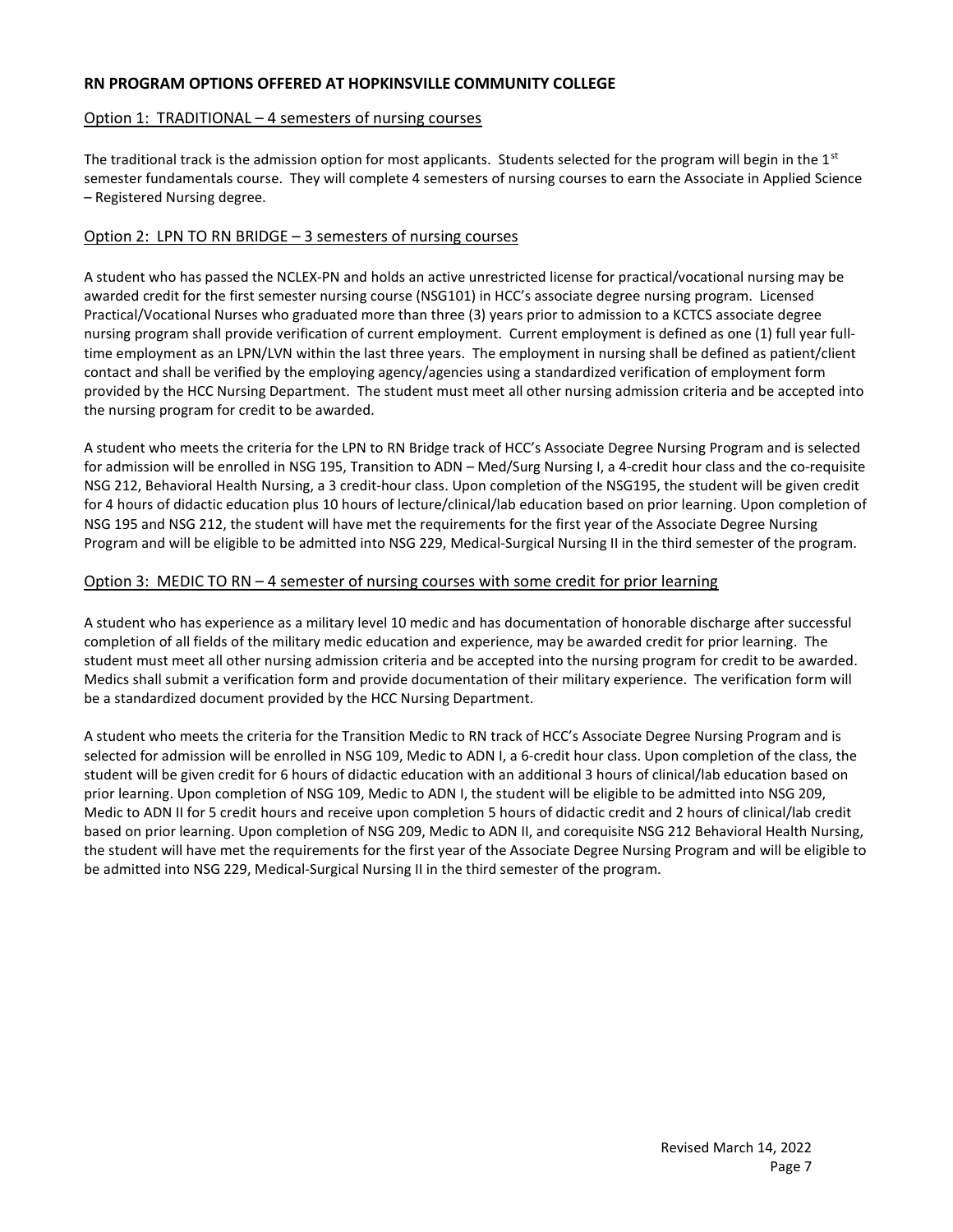#### ADMISSION REQUIREMENTS

Acceptance into the Associate Degree Nursing program is based upon a selective admission process. The KCTCS system guidelines and HCC admission guidelines will be followed. In addition, the HCC Nursing Program requirements must be met.

#### APPLICATION DEADLINES – ALL PROGRAM OPTIONS

Fall admission cycle (nursing courses begin in August): Deadline to apply May  $15<sup>th</sup>$ Spring admission cycle (nursing courses begin in January): Deadline to apply October 30<sup>th</sup>

#### REQUIREMENTS TO COMPLETE BY APPLICATION DEADLINE

- 1. College Application: Apply to Hopkinsville Community College if not already a KCTCS student. All college admission requirements must be met.
- 2. Transcripts: Submit official college transcripts to Admissions for evaluation. The Registrar's Office has the final determination in what credits will transfer from other institutions.
	- Current students of HCC or other KCTCS colleges who already have transcripts and transfer credit on file do not have to resubmit official transcripts unless additional credit from other institutions has been obtained.
- 3. ACT or SAT Scores: Submit a score report to the HCC Admissions Office to be added to the student record. If scores are already on file with HCC or another KCTCS college, they do not have to be resubmitted. Minimum acceptable scores for consideration to the RN Program are:
	- ACT composite of 20
	- SAT combined score of 940 in critical reading and math
	- The writing portion of the ACT or SAT is not required for the Nursing Program.
	- NOTICE: Do not assume the Nursing Department has your ACT or SAT score. Please follow up with the Admissions Office or the Nursing Department to confirm.
	- Waivers to the ACT/SAT requirement are listed in the box at the bottom of this page.
- 4. Nursing Pre-Admission Conference (PAC): Attend the HCC Nursing Pre-Admission Conference to obtain the nursing program application.
	- Details on conference format and dates will be available on the Nursing website or by contacting the department.
- 5. Pre-Admission Exam through the National League for Nursing
	- To apply for the Traditional option or Medic To RN option, take the PAX exam.
		- o General knowledge type exam with 3 sections (verbal/reading, math, science)
		- o Minimum score to be eligible for RN program: composite of 111
	- To apply for the LPN To RN Bridge option, take the NACE I Foundations of Nursing exam.
		- o Designed to evaluate a LPN's previous education and experience
		- o Recommended minimum score to be eligible for LPN To RN Bridge program: composite of 76%
	- Retake Policy: Once every six (6) weeks
	- $\bullet$  Scores expire after three (3) years
	- Register: NLN's Student Guide to Registration is posted to the Nursing webpage.
		- o Remote-proctored exam (test on personal device with camera and microphone with computer-based proctor)
		- o On-site exam (test at HCC's Workforce Assessment Center)
		- o Details on how to register for each exam type are available in the NLN Student Guide
- 6. Nursing Application: Must be submitted to the Nursing Department staff by 4:30 p.m. on or before the application deadline for the appropriate admission cycle.
- 7. Verification of Employment Form (LPN To RN Bridge only): Submit form completed by employer to the Nursing Department staff by the deadline given by the Nursing Department.
- 8. Military History Documentation Form (Medic To RN only): Submit form with a copy of supporting documentation (ERB, ORB, DD214) to the Nursing Department staff by the deadline given by the Nursing Department.
- 9. Academic Standing: Must be in good academic standing with the College as demonstrated by at least a 2.0 GPA, as calculated for courses taken at any KCTCS college, and a grade of C or higher in all math, science, and pre-requisite courses.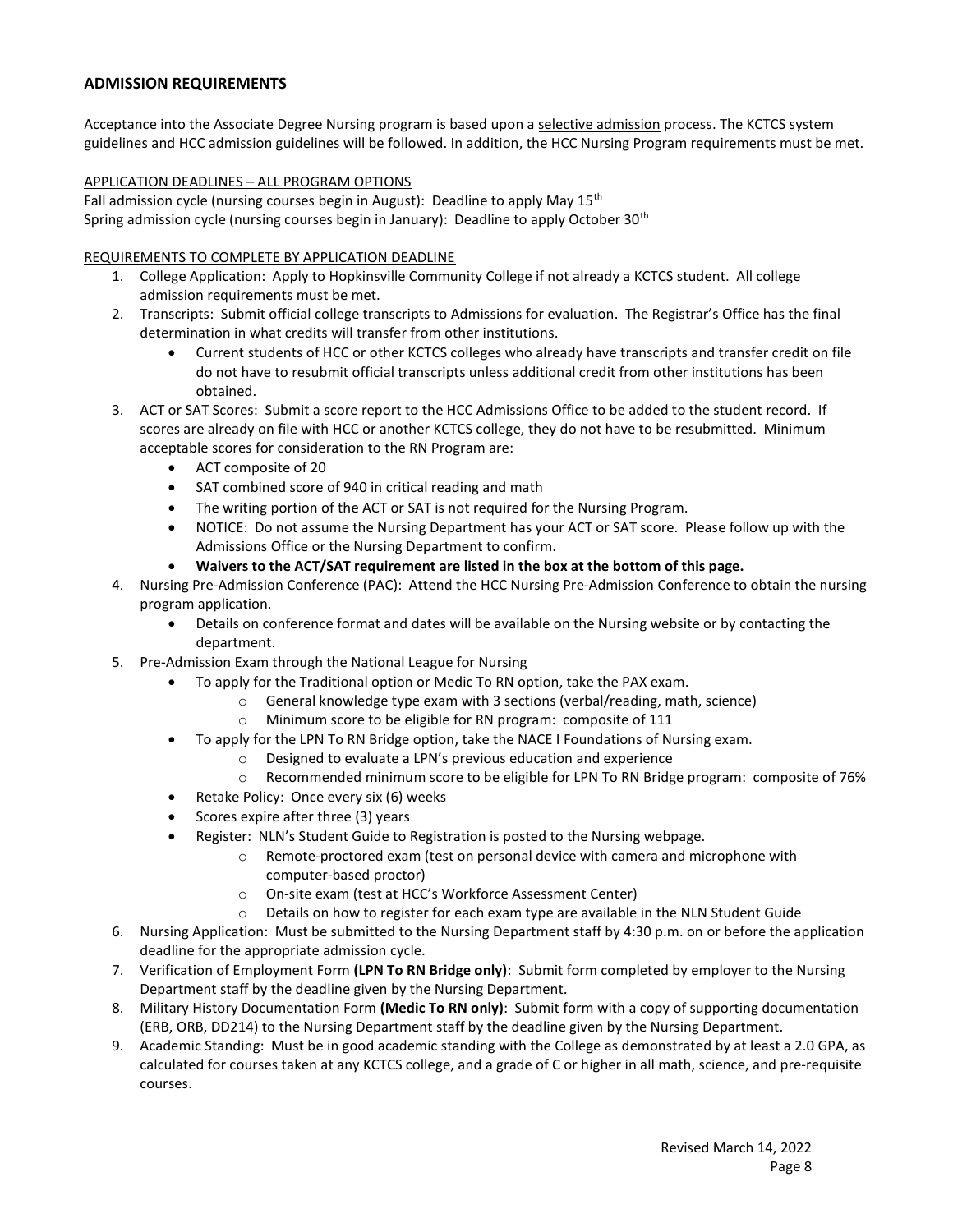10. If you have previously taken nursing courses in another nursing program, you will be provided a recommendation form that must be completed by a faculty member at your previous nursing program. The faculty recommendation form may affect the admission decision.

#### WAIVERS TO ACT/SAT TESTING REQUIREMENTS – RN PROGRAM

Minimum ACT/SAT scores are a prerequisite. This requirement may be waived if the applicant meets one or more of the following:

- Has completed a Bachelor's degree or higher from an accredited University/College;
- Holds a current unencumbered license as a Licensed Practical Nurse (LPN);
- Obtains a composite score of 130 or higher on the NLN Pre-Admission Exam (PAX-RN).

#### REQUIREMENTS TO COMPLETE BY OR AFTER THE APPLICATION DEADLINE:

- 1. Pre-requisite Courses:
	- If seeking Fall admission, applicants must complete all prerequisite courses with a minimum grade of C by the end of the Summer term. This means students may enroll in the courses during Summer term. However, if they are not successfully completed by a student who is accepted to the program, the student MUST decline his/her seat and reapply for a later admission cycle.
	- If seeking Spring admission, applicants must complete all prerequisite courses with a minimum grade of C by the end of the Fall term. This means students must be enrolled in the courses during the Fall term even if they are not completed by the October 30 deadline. If an applicant is accepted to the program and does not successfully complete the prerequisite courses by the end of Fall term, he/she MUST decline the seat and reapply for a later admission cycle.
- 2. Nurse Aide Certification (Traditional or Medic To RN options): Obtain Kentucky nurse aide certification or provide proof of certification on another state's registry, which will be verified.
	- If seeking Fall admission, applicants must be on a state nurse aide registry with an active certification in good standing by the end of Summer term.
		- $\circ$  Applicants should not expect to take the NAA100 course during the summer term and have time to take the state nurse aide exam to be on the state nurse aide registry by the end of Summer term. The summer term may not always allow enough time to complete this process.
	- If seeking Spring admission, applicants must be on a state nurse aide registry with an active certification in good standing by December 31.
		- $\circ$  Applicants should not expect to take the NAA100 course during the Fall term as a 16-week class and have time to take the state nurse aide exam to be on the state nurse aide registry by December 31. A class offered during the Fall first 8-week term (August-October) may give more time to take the state nurse aide exam and be on the registry by December 31.
- 3. Licensed Practical Nurse Verification (LPN To RN option): Provide a valid LPN license number for verification by the Nursing Department staff. If an applicant is enrolled in a PN program but has not yet completed the program or taken the NCLEX-PN, please see below for deadlines.
	- If seeking Fall admission, applicants must have an active LPN license in good standing by the end of Summer term.
	- If seeking Spring admission, applicants must have an active LPN license in good standing by December 31.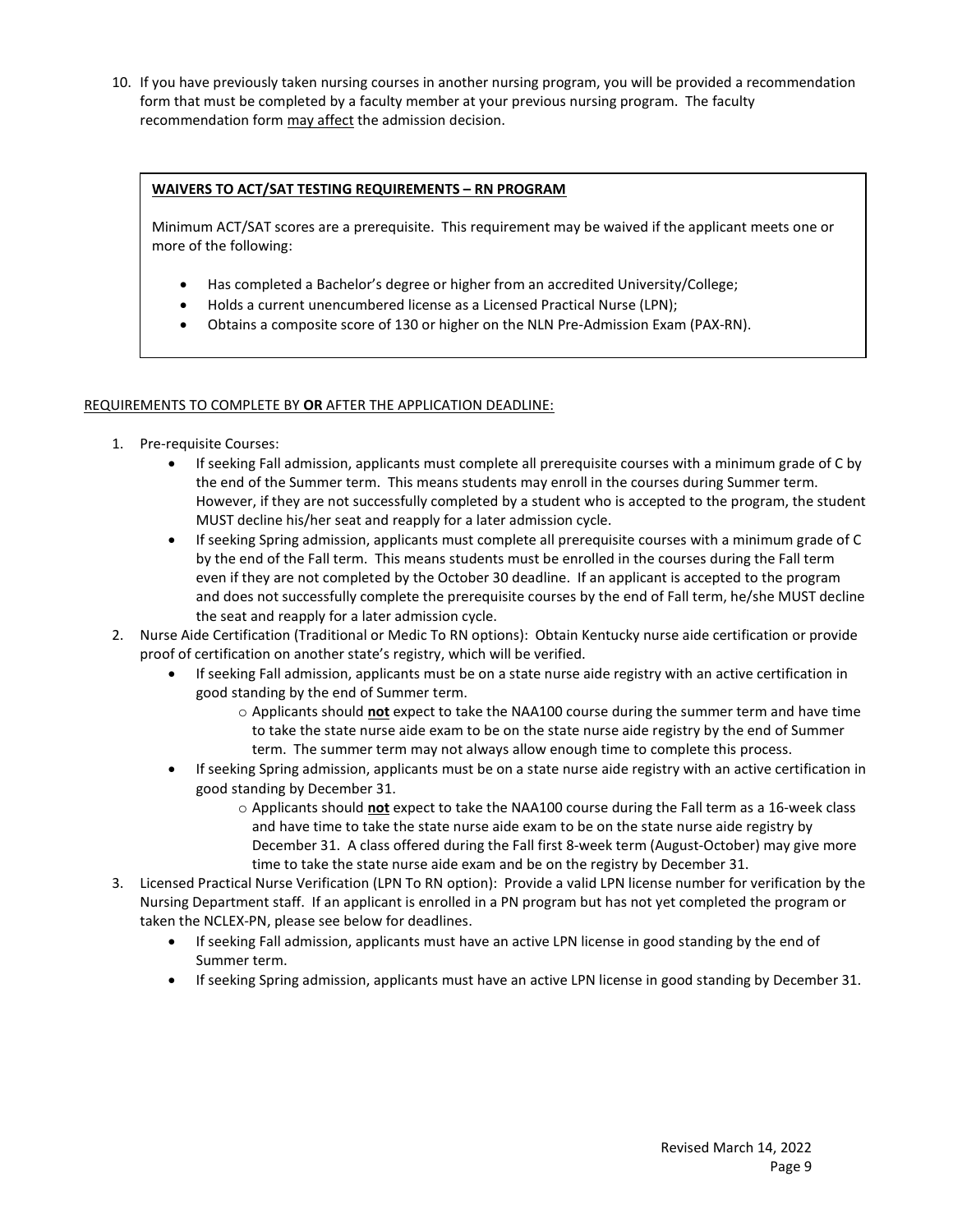#### PREREQUISITE COURSES

#### Option 1: TRADITIONAL TRACK

- BIO137 Anatomy & Physiology I 4 credits
- PSY110 General Psychology 3 credits
- Quantitative Reasoning at the Associate in Science or Associate in Arts level 3 credits
	- o Eligible courses include MAT146, MAT150 (recommended), STA220, or other courses outlined in the KCTCS catalog for Quantitative Reasoning
- NAA100 Nursing Assistant I 3 credits
	- $\circ$  Upon completion of this course, you must pass the nurse aide state certification exam to obtain your nurse aide certification.
	- $\circ$  If you already have a valid nurse aide certification from Kentucky or any state, you do not have to take the NAA100 course. However, you would need to provide your certification number on your nursing application.
- CPR100 CPR for Healthcare Professionals or current American Heart Association Basic Life Support (BLS) CPR certification

#### Option 2: LPN TO RN BRIDGE TRACK

- BIO137 Anatomy & Physiology I 4 credits
- BIO139 Anatomy & Physiology II 4 credits
- PSY110 General Psychology 3 credits
- Quantitative Reasoning at the Associate in Science or Associate in Arts level 3 credits
	- o Eligible courses include MAT146, MAT150 (recommended), STA220, or other courses outlined in the KCTCS catalog for Quantitative Reasoning
- CPR100 CPR for Healthcare Professionals or current American Heart Association Basic Life Support (BLS) CPR certification

#### Option 3: MEDIC TO RN TRACK

- BIO137 Anatomy & Physiology I 4 credits
- PSY110 General Psychology 3 credits
- Quantitative Reasoning at the Associate in Science or Associate in Arts level 3 credits
	- o Eligible courses include MAT146, MAT150 (recommended), STA220, or other courses outlined in the KCTCS catalog for Quantitative Reasoning
	- NAA100 Nursing Assistant I 3 credits
		- o Upon completion of this course, you must pass the nurse aide state certification exam to obtain your nurse aide certification.
		- $\circ$  If you already have a valid nurse aide certification from Kentucky or any state, you do not have to take the NAA100 course. However, you would need to provide your certification number on your nursing application.
- CPR100 CPR for Healthcare Professionals or current American Heart Association Basic Life Support (BLS) CPR certification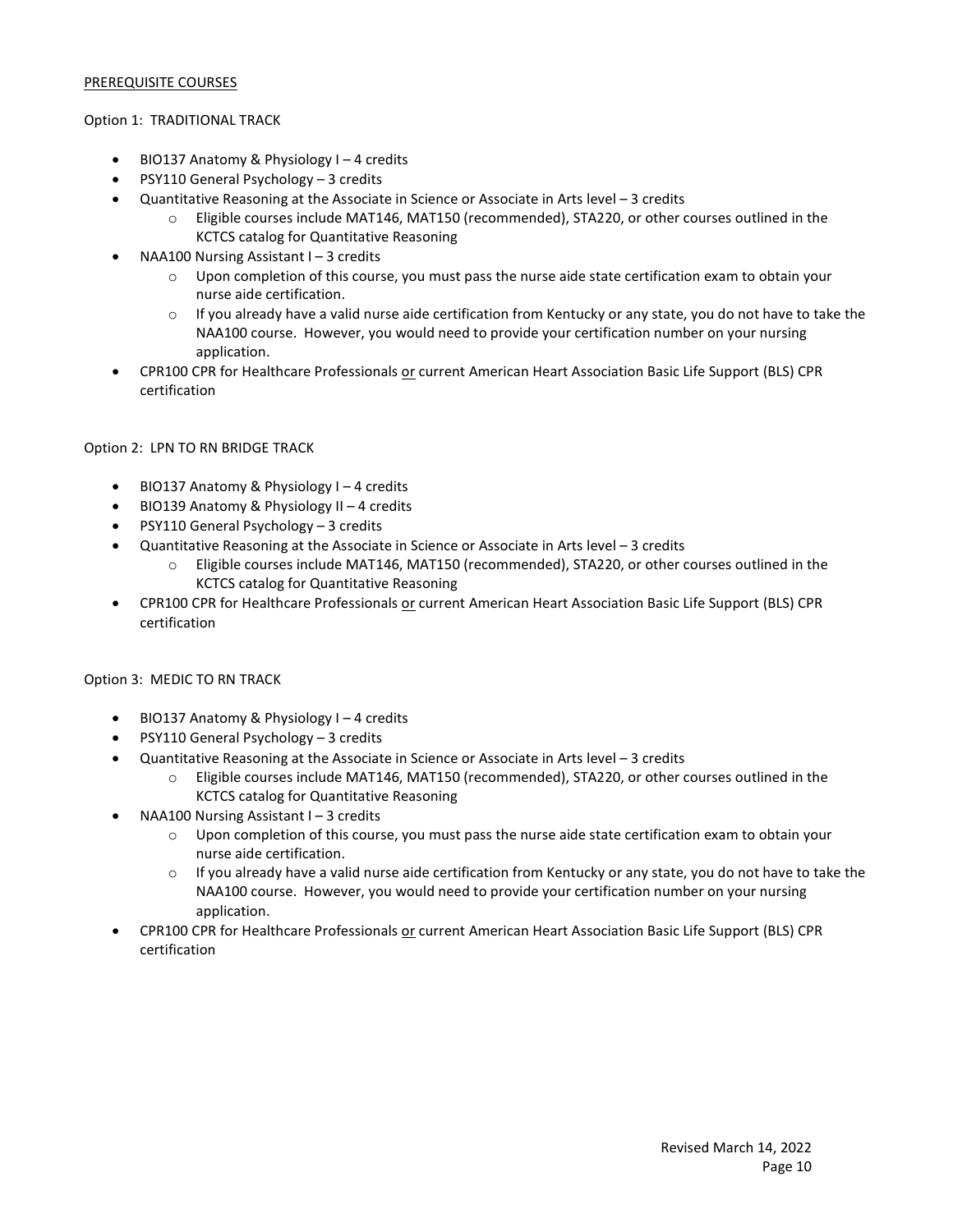#### SELECTION PROCESS

The HCC Nursing Admissions Committee reviews all eligible applicants. Decisions are made separately for each program option (Traditional, LPN To RN Bridge, Medic To RN). An offer of admission may be granted to applicants who have:

- All admission materials submitted by the application deadline;
- All the application requirements met;
- The highest PAX composite scores (Traditional and Medic To RN options) or
- The highest NACE composite score (LPN To RN Bridge option).

Students must be in good academic standing with the College as demonstrated by at least a 2.0 overall GPA, as calculated for courses taken at any KCTCS college, and a grade of C or higher in all math, science, and pre-requisite courses.

#### ADMISSION PROCEDURE

Only students with completed files will be considered for admission to the HCC Nursing Program. It is the student's responsibility to ensure the file in the nursing department has all documents necessary for admission.

#### Traditional or Medic To RN Options

- On the basis of the PAX exam composite score, the Nursing Admissions Committee recommends to the Academic Dean the names of those who will be admitted to the nursing program.
- Applicants will be notified in writing if they have or have not been selected for enrollment in the nursing program. Letters for acceptance, waiting list, or denied admission will be mailed on June 15 for the fall admission cycle and on November 30 for the spring admission cycle. No selection information will be available by phone or email. Please allow up to one week from these dates for mail delivery.
- A waiting list may also be selected. Applicants on the waiting list may be admitted to fill positions vacated by admitted students prior to the beginning of the semester. Due to privacy issues, location on waiting list cannot be given to applicants. The waiting list is only used for the current admission cycle. The waiting list does not carry over to the next admission cycle.
- In the event that a tie should occur in relation to PAX exam composite scores, preference may be given to the student with the highest ACT and GPA generated from the program curriculum pre-requisite courses.

#### LPN To RN Option

- On the basis of the NACE composite score, the Nursing Admissions Committee recommends to the Academic Dean the names of those who will be admitted to the nursing program.
- Applicants will be notified in writing if they have or have not been selected for enrollment in the nursing program. Letters for acceptance, waiting list, or denied admission will be mailed on June 15 for the fall admission cycle and on November 30 for the spring admission cycle. No selection information will be available by phone or email. Please allow up to one week from these dates for mail delivery.
- A waiting list may also be selected. Applicants on the waiting list may be admitted to fill positions vacated by admitted students prior to the beginning of the semester. Due to privacy issues, location on waiting list cannot be given to applicants. The waiting list is only used for the current admission cycle. The waiting list does not carry over to the next admission cycle.
- In the event that a tie should occur in relation to NACE scores, preference may be given to the student with the highest GPA generated from the program curriculum pre-requisite courses.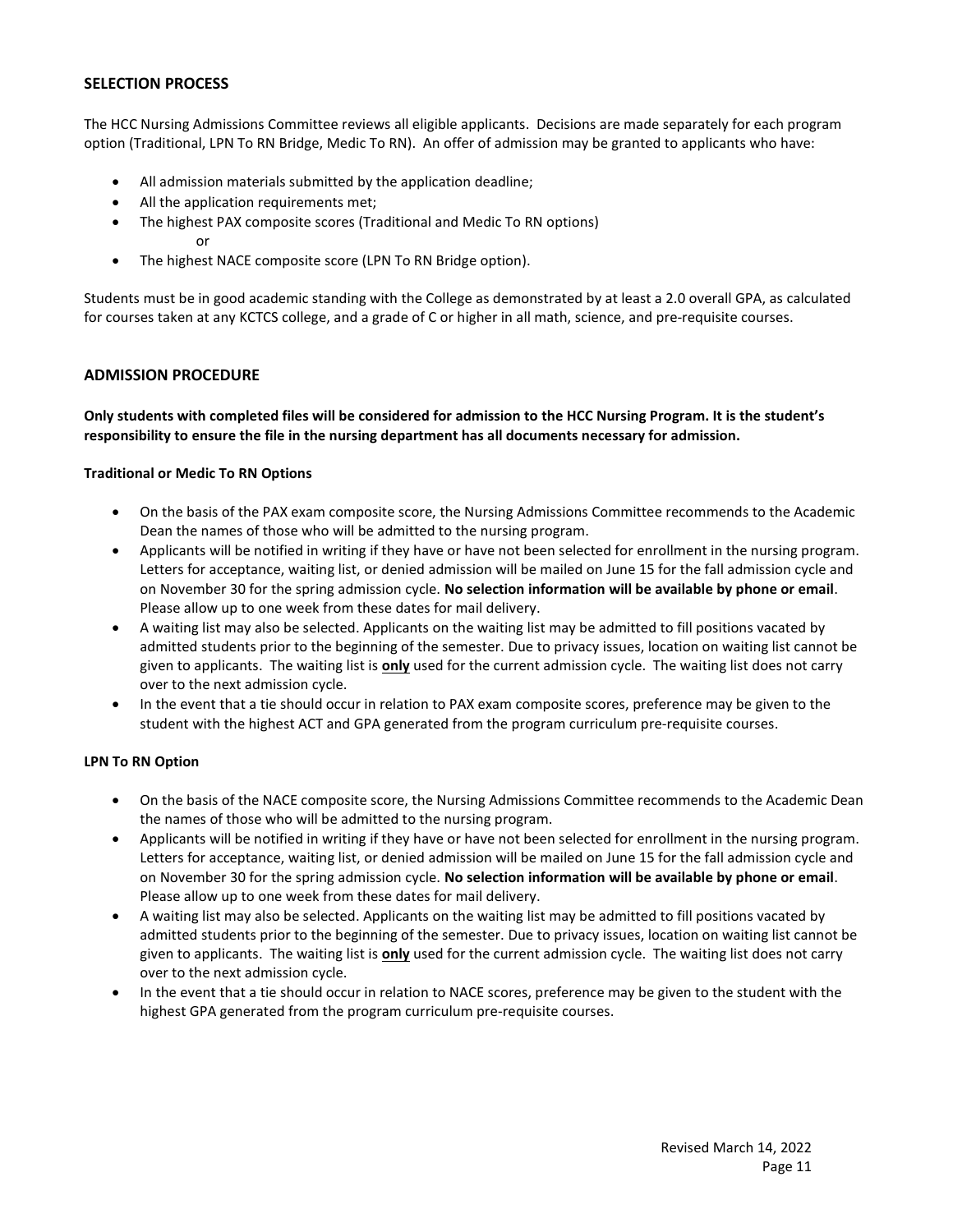#### REQUIREMENTS FOR STUDENTS ACCEPTED TO THE NURSING PROGRAM

#### STUDENTS WILL NOT SUBMIT ANY OF THE BELOW DOCUMENTATION PRIOR TO ACCEPTANCE TO THE NURSING PROGRAM. THIS INFORMATION IS ONLY INTENDED TO HELP PROSPECTIVE STUDENTS PLAN.

Applicants who receive an acceptance offer will be given a "checklist" of items to complete. Some of these items are listed below. A complete list of requirements will be provided to applicants who are offered a seat in the program.

- Provide documentation for vaccination or immunity as noted:
	- o Varicella (2 vaccines or positive titer) within past ten (10) years
	- o Measles, Mumps (Rubeola), Rubella (2 vaccines of MMR or positive titer for all three components) within past ten (10) years
	- o Hepatitis B (3 vaccines or positive titer or HCC Nursing Program declination form) within past ten (10) years
	- Provide documentation of Tetanus shot (with pertussis component Tdap) within past ten (10) years
- Tuberculosis Screening: 2-step TB Skin Test, Quantiferon Gold blood test, or T-Spot blood test within past one (1) year
- Provide proof of health insurance
- Provide proof of CPR certification for the healthcare provider (BLS Basic Life Support) through American Heart Association
- Provide proof of current season's flu vaccine (September March)
- Complete criminal background check Information on background check vendor will be provided
- Complete nine-panel drug screening Information on what lab to use will be provided

#### IMPORTANT TO REMEMBER:

It is the student's responsibility to keep informed of current admission guidelines. The student must be responsible for the status of his/her own nursing file.

Upon admittance into the Associate Degree Nursing program, students must have completed or be registered for the first semester co-requisite courses. Due to the nursing course schedule, evening, Saturday, or on-line co-requisite courses may be necessary.

Each NSG course is a pre-requisite for the following semester of NSG courses and must be taken in the sequence listed. NSG courses cannot be taken in an earlier semester.

Each co-requisite course must be taken in semester indicated or before.

The Kentucky Board of Nursing may deny a nursing graduate admission to the NCLEX-RN Exam if an individual has been convicted of a misdemeanor or felony which involves acts that bear directly on the qualifications of the graduate to practice nursing. For more information, go to www.kbn.ky.gov.

#### Students are encouraged to schedule an appointment to meet with a Nursing advisor to ensure they have met or have a plan to meet the general education courses and testing requirements to be eligible for admission.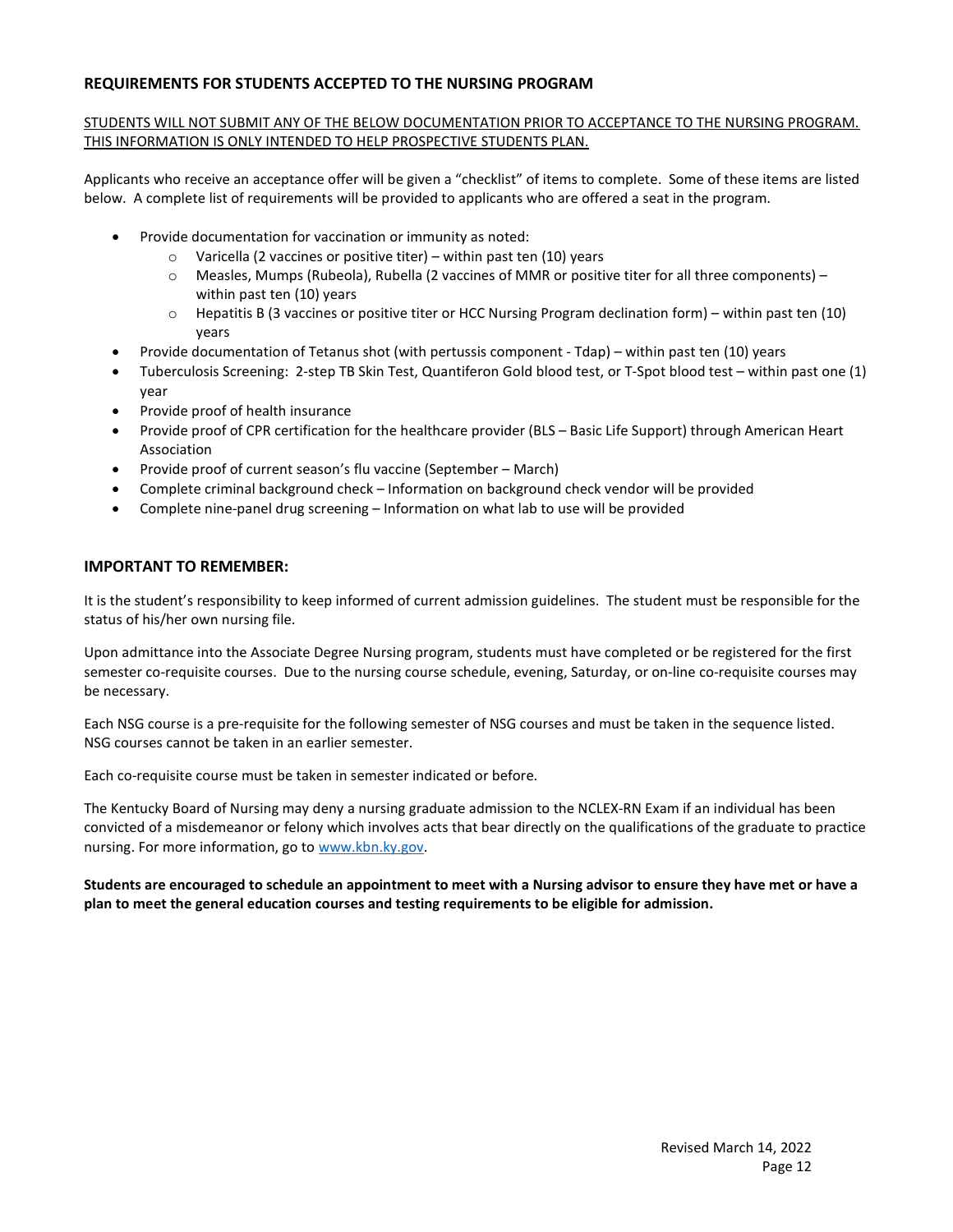#### RE-APPLICATION POLICY – for students who are not accepted in an admission cycle

If an applicant is not accepted into the program and wishes to reapply during a different admission cycle, he/she must attend a Pre-Admission Conference and submit a new nursing admission application by the desired admission cycle deadline to be considered. All program enrollment requirements must be satisfied for the desired year of application. These materials must be submitted by the admission cycle deadline of the semester for which re-application is requested.

If you are not accepted into the program based on the application material submitted for one admission cycle, you must attend a new conference during a later admission cycle. Attendance to a conference is required each semester you apply for admission into the program.

#### TRANSFER POLICY – for students who have been enrolled in another program's nursing courses

Applicants who have been enrolled in another college's nursing courses and would like to transfer from one KCTCS Nursing Program or other nursing programs to the Hopkinsville Associate Degree or Practical Nursing Program must:

- 1. Meet all admission requirements as stated earlier in this packet for the program in which you wish to apply for transfer.
- 2. For transfers into  $1<sup>st</sup>$  Semester of the traditional RN, Medic to RN, or PN program, you must have an active status on a State Nurse Aide Registry. For transfers into 2<sup>nd</sup> Semester or later, your status on a State Nurse Aide Registry can be active or lapsed as long as you completed equivalent  $1<sup>st</sup>$  Semester Fundamentals course with a grade of "C" or higher.
- 3. Notify the Director of the HCC Nursing Program in writing, stating anticipated entry date and reason for transfer.
- 4. Request a faculty member from the program previously attended submit a letter of recommendation to the Director of the HCC Nursing Program (an evaluation form will be provided to the applicant to send to a former instructor).
- 5. Submit copies of documents to the Director of the HCC Nursing Program for previously passed nursing courses (i.e. course syllabi, course content, course skills, etc.) for review of content and determination of potential transfer credit.
- 6. Complete a transfer testing process to demonstrate competency of content by:
	- Passing with a score of 75% or greater, an exam equivalent to the comprehensive final exam for the previously passed nursing courses; and
	- Passing a skills competency review (check off) reflective of previously passed nursing courses.

Note: The exams and skills competency can be taken only once per admission cycle. The student must successfully complete both the competency exam and the skills demonstration to be considered for acceptance. Students who are not successful can elect to enter the applicant pool to the first nursing course.

Mail the transfer documents to the Director of the Nursing Program, P.O. Box 2100, Hopkinsville, KY 42241. If you prefer to email your transfer documents, please contact the Nursing Department Administrative Assistant.

If more than three years have elapsed since initial enrollment in the first nursing course in any registered nursing or practical nursing program, an applicant must repeat all nursing courses.

Acceptance of any transfer student will be dependent upon available space and resources.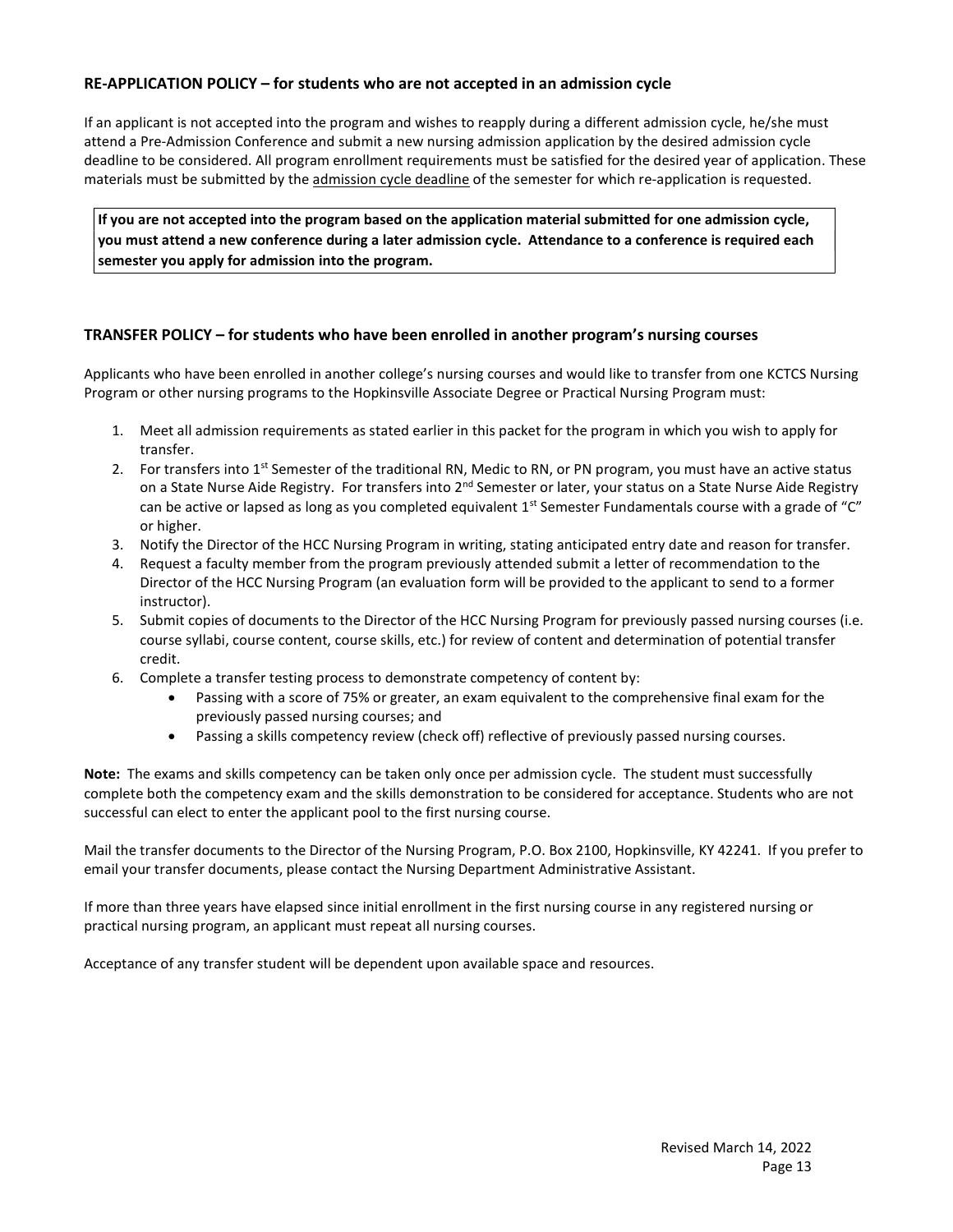#### ESTIMATED EXPENSES AND FINANCIAL ASSISTANCE

Financial assistance is available in the form of scholarships, grants, loans, and work-study. Information on financial assistance can be found on the college website https://hopkinsville.kctcs.edu/affording-college/ and at https://kbn.ky.gov/Pages/students.aspx.

In addition to tuition costs, nursing students are responsible for supplemental expenses such as: transportation to various clinical facilities, purchase of professional liability insurance, textbooks, blood tests, uniforms, etc.

#### Traditional or Medic To RN Options

Anticipated Additional Expenses not including tuition (subject to change):

#### First Year (estimated \$2,869.50 - \$3,039.50)

- 1. Professional Liability Insurance: \$22
- 2. Uniforms and lab coat: \$150
- 3. White shoes, hose/socks, watch with second hand, stethoscope, goggles, and bandage scissors: \$150
- 4. Books (1st semester): \$550
- Books (2nd semester): \$450
- 5. Travel to school and clinical facilities: \$200
- 6. Nursing lab supply kit: \$350
- 7. Background Check (provider selected by Nursing Department): \$35-50
- 8. Drug Screen: \$35-40
- 9. HKANS & NSNA Membership Fees: \$40
- 10. Blood tests/Immunizations: \$200
- 11. CPR Training (American Heart Association BLS Healthcare Provider): \$50-200
- 12. Kaplan Integrated Testing Program: Course Fee Charge (approximately \$318.75 per semester = \$637.50 for year one)

#### Second Year (estimated \$2,379.50 - \$2,789.50)

- 1. Professional Liability Insurance: \$22
- 2. Books (3rd semester): \$350 Books (4th semester): \$350
- 3. Travel to school and clinical facilities: \$200
- 4. Nursing lab supply kit: \$100
- 5. Background Check Annual Update (provider selected by Nursing Department): \$25
- 6. Drug Screen Annual Update: \$35-40
- 7. HKANS & NSNA Membership Fees: \$40
- 8. Blood Test/Immunizations: \$75
- 9. Nursing pin (optional): \$80-480
- 10. Kaplan Integrated Testing Program: Course Fee Charge (approximately \$318.75 per semester = \$637.50 for year two)
- 11. NCLEX Exam: \$200
- 12. Licensure Fee (Varies by state): \$100
- 13. Other fees associated with licensure application fingerprints, background check, Jurisprudence Exam, etc: \$100
- 14. Graduation cap, gown, tassel, diploma cover (required for HCC's graduation ceremony): \$65-70

#### Tuition Rates for 2021-2022

https://hopkinsville.kctcs.edu/affording-college/tuition-costs/index.aspx

| In-State                                 | \$179 per credit hour |
|------------------------------------------|-----------------------|
| <b>Out-of-State Reciprocity Students</b> | \$179 per credit hour |
| Out-of-State Contiguous Counties         | \$358 per credit hour |
| Out-of-State All Others                  | \$627 per credit hour |
| Online-Only Courses (all students)       | \$179 per credit hour |
| Mandatory Fee for all courses            | \$8 per credit hour   |
| Distance Learner Fee (online courses)    | \$20 per credit hour  |

Note: All fees are approximate and subject to change without notice.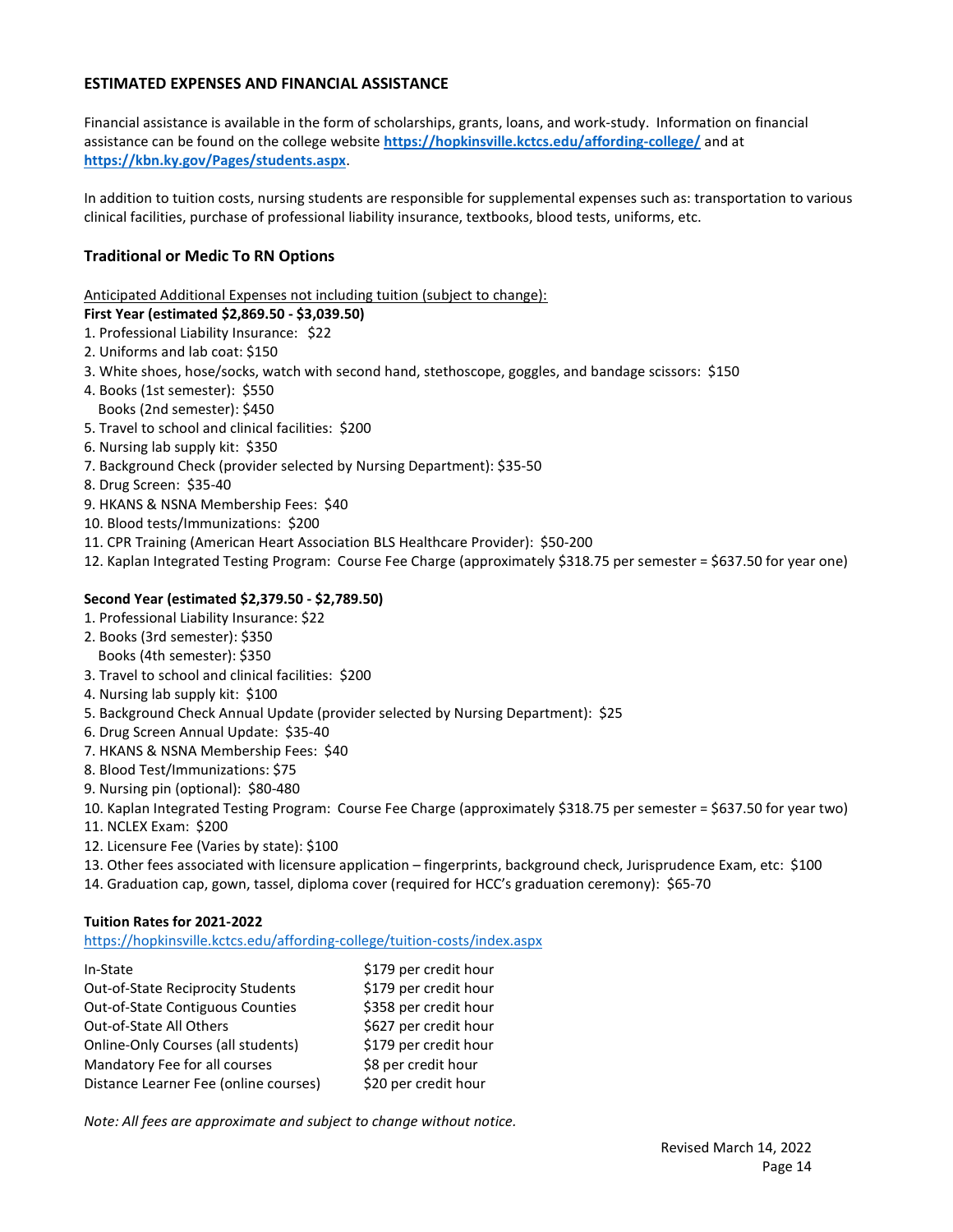#### ESTIMATED EXPENSES AND FINANCIAL ASSISTANCE (continued)

Financial assistance is available in the form of scholarships, grants, loans, and work-study. Information on financial assistance can be found on the college website https://hopkinsville.kctcs.edu/affording-college/ and at https://kbn.ky.gov/Pages/students.aspx.

In addition to tuition costs, nursing students are responsible for supplemental expenses such as: transportation to various clinical facilities, purchase of professional liability insurance, textbooks, blood tests, uniforms, etc.

#### LPN To RN Bridge Option

Anticipated Additional Expenses not including tuition (subject to change):

#### First Year (estimated \$2,539.75 - \$2,709.75)

- 1. Professional Liability Insurance: \$11
- 2. Uniforms and lab coat: \$150
- 3. White shoes, hose/socks, watch with second hand, stethoscope, goggles, and bandage scissors: \$150
- 4. Books (1st/2nd semester): \$1000
- 5. Travel to school and clinical facilities: \$200
- 6. Nursing lab supply kit: \$350
- 7. Background Check (provider selected by Nursing Department): \$35-50
- 8. Drug Screen: \$35-40
- 9. HKANS & NSNA Membership Fees: \$40
- 10. Blood tests/Immunizations: \$200
- 11. CPR Training (American Heart Association BLS Healthcare Provider): \$50-200
- 12. Kaplan Integrated Testing Program: Course Fee Charge (approximately \$318.75 per semester = \$318.75 for year one)

#### Second Year (estimated \$2,379.50 - \$2,789.50)

- 1. Professional Liability Insurance: \$22
- 2. Books (3rd semester): \$350 Books (4th semester): \$350
- 3. Travel to school and clinical facilities: \$200
- 4. Nursing lab supply kit: \$100
- 5. Background Check Annual Update (provider selected by Nursing Department): \$25
- 6. Drug Screen Annual Update: \$35-40
- 7. HKANS & NSNA Membership Fees: \$40
- 8. Blood Test/Immunizations: \$75
- 9. Nursing pin (optional): \$80-480
- 10. Kaplan Integrated Testing Program: Course Fee Charge (approximately \$318.75 per semester = \$637.50 for year two)
- 11. NCLEX Exam: \$200
- 12. Licensure Fee (Varies by state): \$100
- 13. Other fees associated with licensure application fingerprints, background check, Jurisprudence Exam, etc: \$100
- 14. Graduation cap, gown, tassel, diploma cover (required for HCC's graduation ceremony): \$65-70

#### Tuition Rates for 2021-2022

https://hopkinsville.kctcs.edu/affording-college/tuition-costs/index.aspx

| In-State                                 | \$179 per credit hour |
|------------------------------------------|-----------------------|
| <b>Out-of-State Reciprocity Students</b> | \$179 per credit hour |
| <b>Out-of-State Contiguous Counties</b>  | \$358 per credit hour |
| Out-of-State All Others                  | \$627 per credit hour |
| Online-Only Courses (all students)       | \$179 per credit hour |
| Mandatory Fee for all courses            | \$8 per credit hour   |
| Distance Learner Fee (online courses)    | \$20 per credit hour  |

Note: All fees are approximate and subject to change without notice.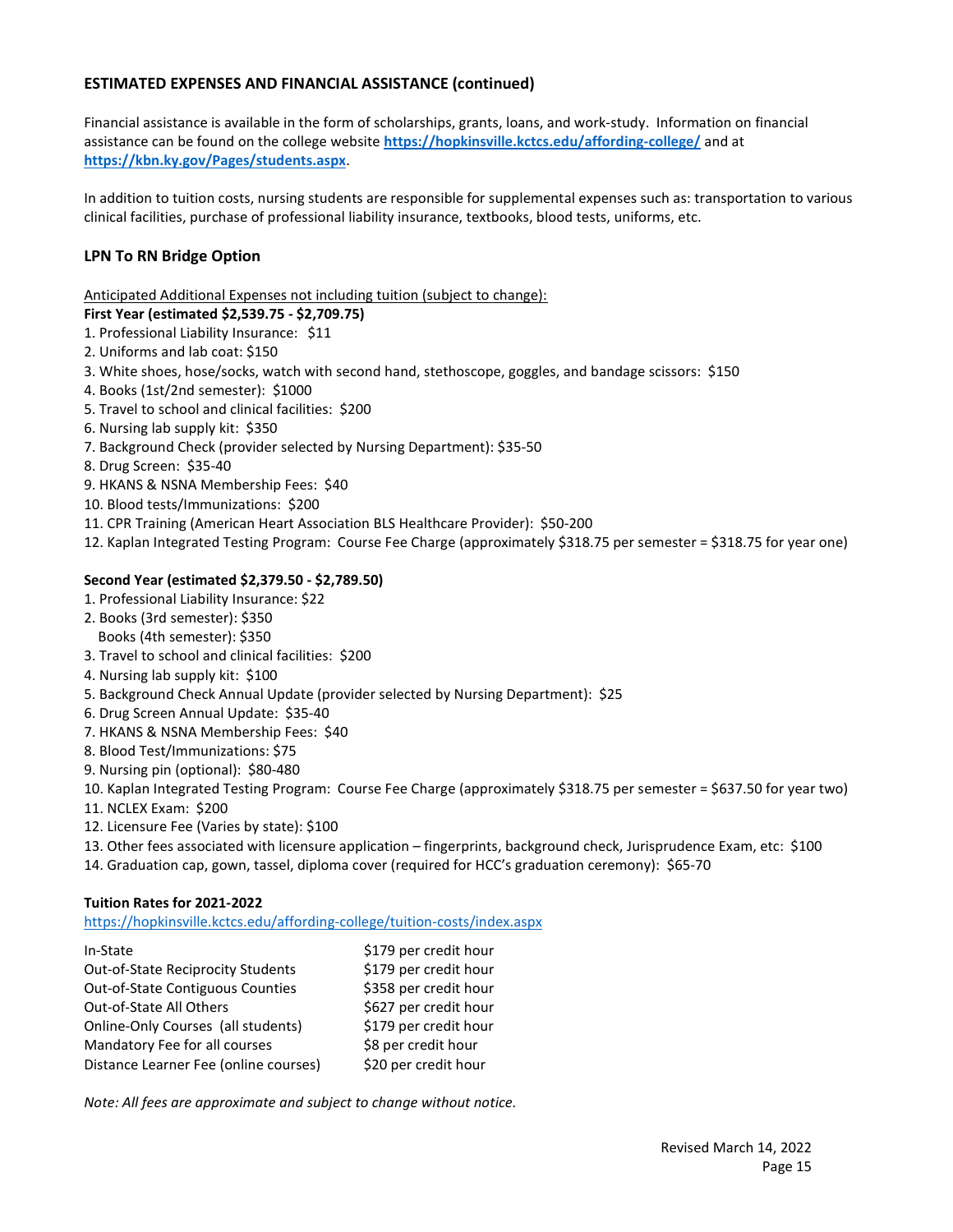#### PROGRAM CRIMINAL BACKGROUND CHECK AND DRUG SCREEN POLICIES

The Nursing Programs at Hopkinsville Community College require students to obtain criminal background checks through the vendor selected by the Nursing Department. This is to ensure a safe clinical environment for both students and the public and to meet the contractual requirements of area healthcare facilities.

Hopkinsville Community College has established an acceptable screening procedure, which will be provided upon acceptance into the program. Students who fail to submit a background check through the vendor selected by the Program cannot complete or maintain enrollment in any Hopkinsville Community College health program.

If a facility requires additional criminal background checks, it will be the responsibility of the student to obtain the check and have the information sent to the facility.

Because we are a Health Care Industry provider and both the general public and our clinical facilities expect and require drug free students/employees, ALL STUDENTS will be required to submit an annual nine panel drug screening test. Information for completing this procedure will be provided upon acceptance into the program.

The Director of Nursing will oversee all records and a confidential database concerning students' criminal histories and drug test results. This information will be filed in a secured area to ensure confidentiality and will not be released to any third party without written consent and knowledge of the student.

#### NCLEX CRIME CONVICTION GUIDELINES

Students that have been convicted of a felony or misdemeanor must submit documentation to the board of nursing in the state of desired application. Contact the board of nursing at least six months prior to graduation. You may want to contact the board of nursing before beginning the program of nursing. The state board of nursing has the final decision to allow students to take the NCLEX. This process should be taken seriously!

Pursuant to KRS 314.091(1)(b), a conviction of a felony or misdemeanor shall be considered as bearing directly on the qualifications or ability of an applicant to practice nursing if the conviction involved certain types of offenses. Examples include, but may not be limited to:

- (a) Dishonesty;
- (b) Substance abuse;
- (c) Sexual offenses;
- (d) Breach of trust;
- (e) Danger to the public safety;
- (f) Physical harm; or
- (g) Endangerment.

For additional information, please see KRS 314.091 Reprimand, denial, limitation, probation, revocation, or suspension of licenses, privileges, or credentials – Hearings – Appeals

https://apps.legislature.ky.gov/law/statutes/statute.aspx?id=50612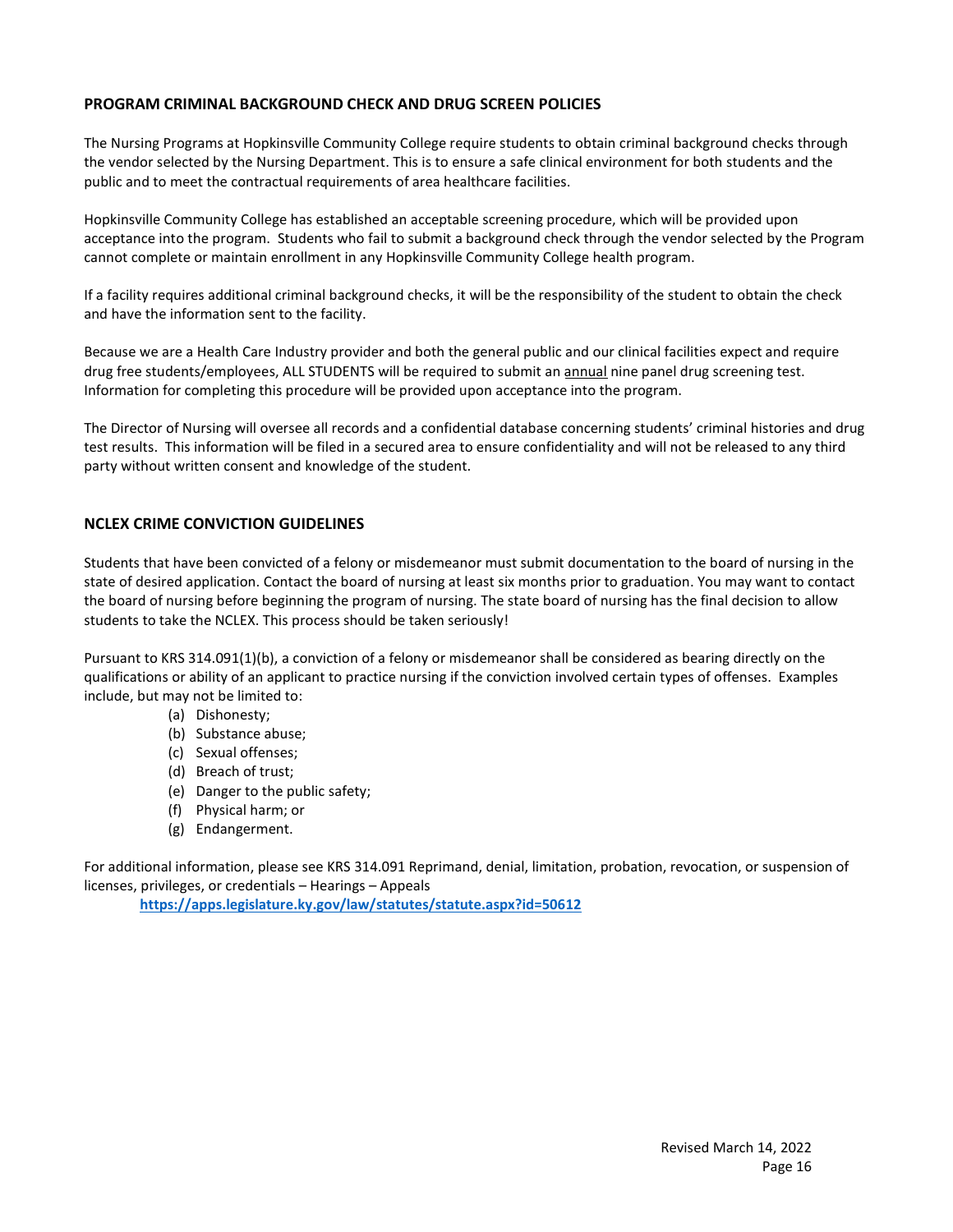#### AMERICAN WITH DISABILITIES ACT/DISCRIMINATION

Any physical or mental impairment that substantially limits one or more major life activities is a disability. Any student needing ADA accommodations must contact the Chief Student Affairs Office as well as Joyce Lambruno, Director of Nursing Education.

The Kentucky Community and Technical College System is an equal educational and employment opportunity institution and does not discriminate on the basis of race, religion, color, sex, gender identity, gender presentation, national origin, age, disability, family medical history, or genetic information. Further, we vigilantly prevent discrimination based on sexual orientation, parental status, marital status, political affiliation, military service, or any other non-merit based factor. References: Title VI, Title IX, Section 504 of the Rehabilitation Act of 1973, and ADA Act of 1990.

For more information, contact the Dean of Student Affairs at (270)707-3801 or by mail at Hopkinsville Community College, P.O. Box 2100, Hopkinsville, KY 42241-2100.

#### CONTINUING YOUR EDUCATION TO A BACHELOR OF SCIENCE IN NURSING (BSN)

The Hopkinsville Community College Nursing Program encourages students to continue their education beyond earning an Associate Degree in Nursing (ADN). Students have a variety of colleges/universities to choose from to complete a Bachelor of Science in Nursing (BSN) Program. The HCC Nursing Department encourages students to review their options to determine what best meets their needs.

For students who may be interested, Hopkinsville Community College and Murray State University have entered into an agreement to provide students the opportunity to enroll in the Blended AAS/BSN degree program. This will allow students the opportunity to complete a BSN in approximately 11 months post-graduation from HCC.

More in-depth information about this opportunity is presented during the first semester of the RN Program.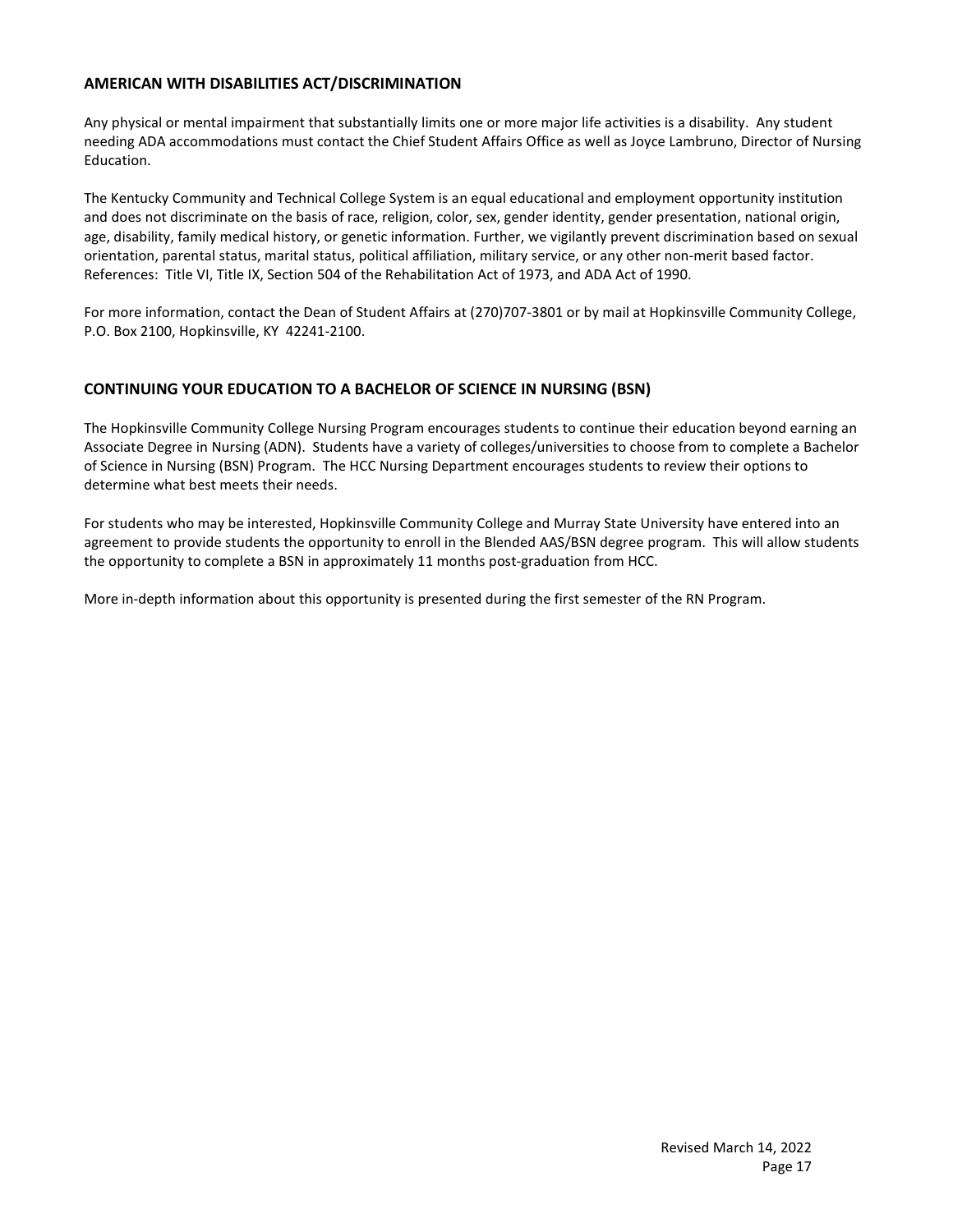#### DRESS CODE POLICY FOR STUDENTS ENROLLED IN THE HCC NURSING PROGRAM

The Hopkinsville Community College Nursing Programs have set guidelines regarding how students should dress for offcampus clinical days, on-campus simulation labs, and skill check offs.

No specific dress code is in place for on-campus lectures.

#### CLINICAL ATTIRE MUST BE WORN FOR ALL SIMULATION LABS AND SKILL CHECK OFFS

#### Uniforms/Scrubs/Lab Coats:

- 1. Students are to purchase appropriate uniforms/scrubs (ADN-Blue, PN-Green) through the Hopkinsville Community College Bookstore. This includes the uniform top and bottom as well as a lab coat.
	- a. The HCC Bookstore is the required source for purchasing uniforms unless the Bookstore does not have the appropriate size or cannot order a garment, such as a skirt.
	- b. If the Bookstore cannot supply the appropriate size or garment, the student will be responsible for making sure any uniform piece purchased from another source is in a color that is as similar as possible to the color available in the Bookstore. Instructors will advise students if the color is not close enough to the required color. If students disagree with the decision of the instructors, the Program Director will have the final decision.
- 2. If a student chooses to wear a shirt under the uniform/scrub, it must be white and without markings.
- 3. For students who choose to wear a uniform skirt instead of uniform pants, white or nude color pantyhose must be worn. Knee socks are not acceptable.
- 4. Clean, white, solid, closed-toed shoes and white socks are required. Open-back or sling-back shoes are not acceptable.
- 5. A patch with the HCC logo must be worn on the left sleeve of both the uniform and lab coat. The patch should be purchased through the HCC Bookstore.
- 6. Lab coats and uniforms are to be clean and without wrinkles.
- 7. A full-length white lab coat is required for covering the uniform.
	- a. A lab coat and name badge is required over street clothes when the student is in the clinical area for the purpose of obtaining assignments.
	- b. No jackets/coats are to be worn over lab coat when in the clinical facility.
	- c. Business casual attire is expected in outside experiences when designated by your instructor and for all Mental Health experiences. Students are not to wear jeans, leggings, shorts, t-shirts, halter/tube tops, sandals/open toe shoes during any on-campus or off-campus clinical, simulation lab, or Layered Learning. No midriff showing.

#### Hair/Personal Hygiene Care:

- 1. Hair ornaments must not be worn with the uniform, including headbands or ribbons with color. Any accessories used to hold the hair back must be brown, black, beige, or white with no embellishments.
- 2. For both male and female students, the hair must be worn in a style away from the face and an appropriate style which cannot fall into the field of patient care.
- 3. Only natural hair colors are acceptable.
- 4. Hair (including facial hair), body and fingernails must be clean and neat at all times.
- 5. Fingernails must not be longer than ¼ inch from the tip of the finger and must be without polish. No "fake", acrylic tips or cosmetic fingernails are allowed in any clinical facility (observational activity or a routine clinical day with patient care).
- 6. No type of fake (not permanently attached) eyelashes are permitted.
- 7. Good oral hygiene must be evident.
- 8. No perfume or scented lotions should be worn in the clinical area.
- 9. Students exhibiting body odor including the obvious smell of tobacco products will be asked to leave the clinical area and receive an "absence" for the day.
- 10. No chewing gum is allowed in the clinical area.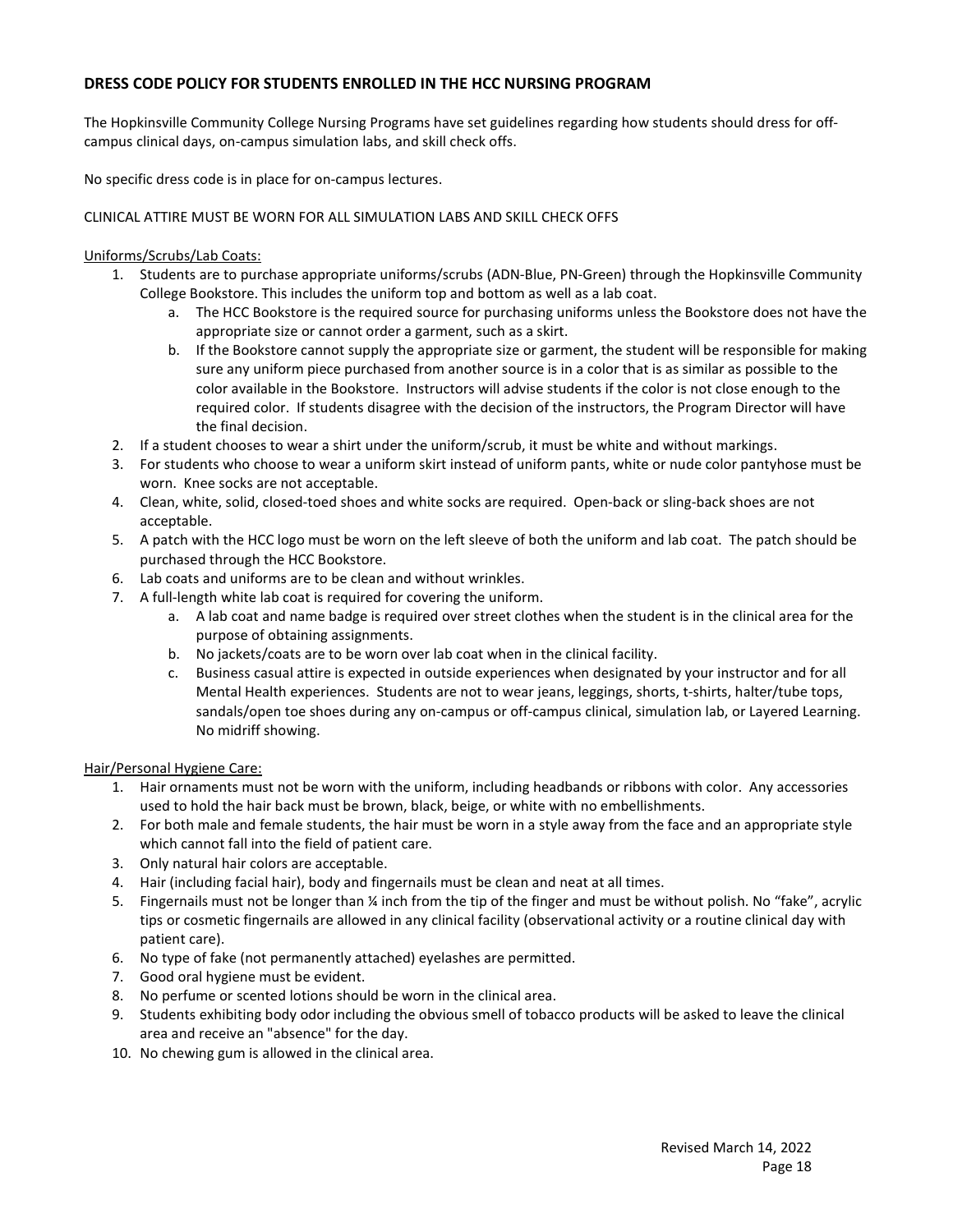#### Jewelry/Sunglasses:

- 1. Jewelry is limited to a plain wedding band and one small stud earring on each ear lobe.
- 2. Jewelry in other visible body piercing must be removed or covered.
	- a. Nothing must be in the tongue, lip, nose, or multiple ear piercing. This means that no student may wear more than one pair of earrings.
	- b. The student will be asked to remove the jewelry from any piercing in order to remain in clinical.
	- c. Large piercings must be filled with flesh tone spacers.
- 3. Sunglasses should not be worn on the top of head or hanging on the outside of the uniform.

#### Tattoos:

- 1. All tattoos must be fully covered. This refers to tattoos on any part of the body, including arm, hand, leg, foot, shoulder, neck, and face.
- 2. For tattoos above the uniform neck opening, a turtleneck or mock turtleneck must be worn.
- 3. Check with your instructor for suggestions on appropriate ways to cover tattoos.
- 4. No tattoos must be perceptible by the patient.

#### Required Accessories for Clinical Attire:

- 1. A wrist watch with a second hand, a stethoscope, pen light, bandage scissors, and electronic device for clinical resources are required.
- 2. A pen, pencil, and note paper should be carried in the uniform pockets.
- 3. Students are required to wear their nursing badges to all clinical labs, including simulation lab and Layered Learning.
	- a. No pins are allowed to be attached to the nursing badge.
	- b. Only clear, plastic badge holders or clips (includes retractable clips) should be used.
- 4. Goggles are required when performing procedures in which body fluids might contact the student's eyes.

#### Notice:

- 1. Any other instructions regarding uniforms will be given prior to clinical in each course.
- 2. Any alterations to the uniform must be preapproved by Nursing faculty.
- 3. Infractions of this dress policy may result in the student being sent home from clinical and assigned an absence which must be made up. Student evaluation tool will reflect the infraction.

IF A STUDENT DOES NOT MEET A PART OF THE CLINICAL ATTIRE POLICY, THE INSTRUCTOR WILL ADDRESS THE ISSUE WITH THE STUDENT ONCE WITH THE OPTION OF GIVING A "U" FOR PROFESSIONAL DRESS ON THE ASSESSMENT TOOL. FOR ANY FUTURE OCCURRENCES, THE STUDENT SHOULD EXPECT TO RECEIVE A "U".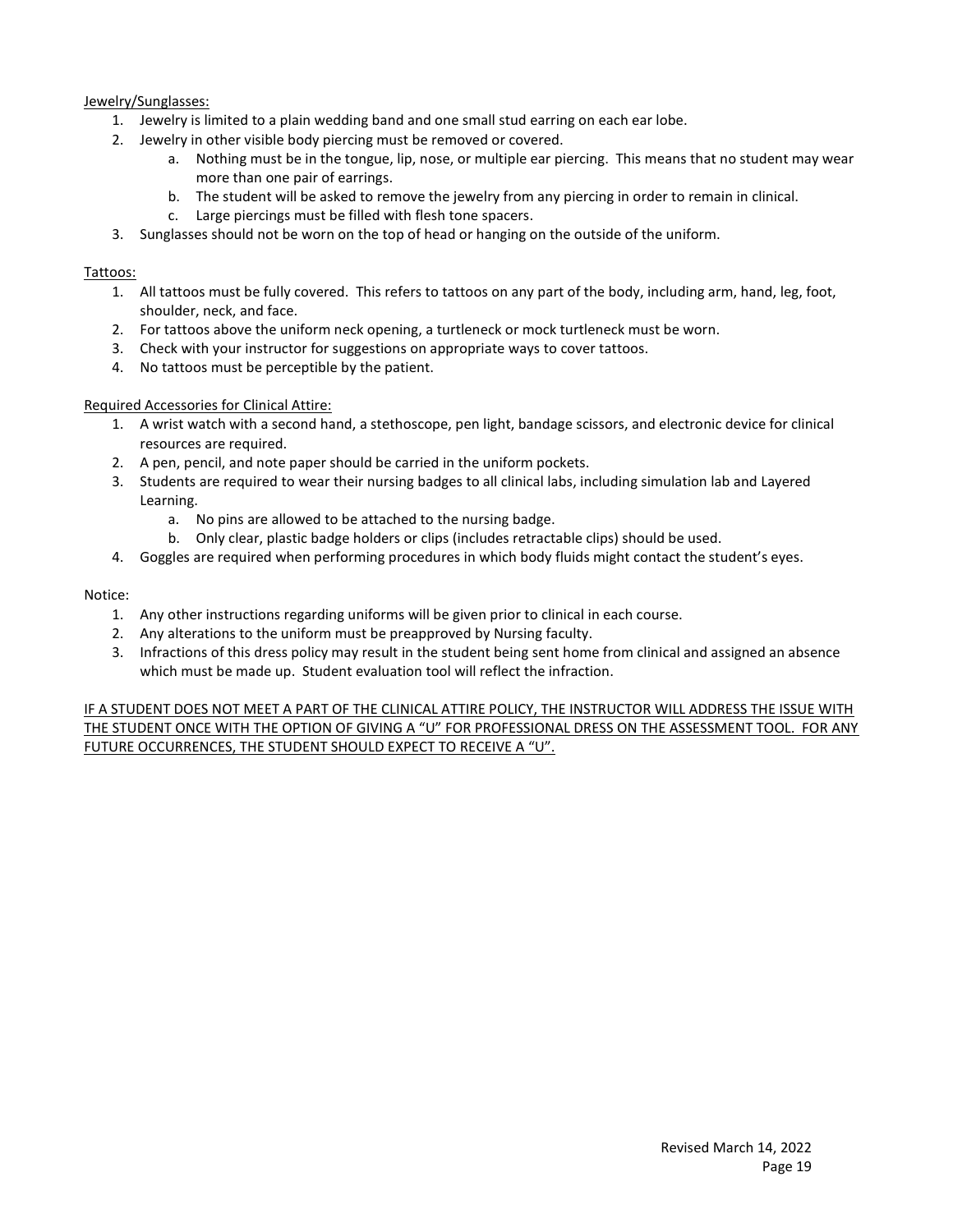# Curriculum for Traditional (1<sup>st</sup> Semester) Students Accepted Beginning Fall 2019

| <b>Catalog Number</b>                                                                           | <b>Course Title</b>                                                                   | <b>Credits</b> |
|-------------------------------------------------------------------------------------------------|---------------------------------------------------------------------------------------|----------------|
|                                                                                                 | Pre-requisite courses                                                                 |                |
| ^+ BIO 137                                                                                      | Anatomy & Physiology I                                                                | 4              |
| ^+ Quantitative                                                                                 | Quantitative Reasoning to align with Associate in Science or                          | 3              |
| Reasoning course                                                                                | Associate in Arts (eligible courses include MAT150, STA220, and                       |                |
|                                                                                                 | other courses outlined in the KCTCS catalog for Quantitative                          |                |
|                                                                                                 | Reasoning)                                                                            |                |
| ^+ PSY 110                                                                                      | <b>General Psychology</b>                                                             | 3              |
| Active status on a state nurse aide registry                                                    |                                                                                       |                |
|                                                                                                 | or by completing +NAA100 (Nursing Assistant I) and passing the state nurse aide exam. | $0 - 3$        |
| <b>CPR 100</b>                                                                                  | CPR for Healthcare Professionals or current American Heart                            | $0 - 1$        |
|                                                                                                 | Association Basic Life Support (BLS) CPR certification                                |                |
| Completion of the nursing program will meet the KCTCS graduate requirement of digital literacy. |                                                                                       |                |
| <b>First Semester</b>                                                                           |                                                                                       |                |
| ^+ BIO 139                                                                                      | Anatomy & Physiology II                                                               | 4              |
| <b>NSG 101</b>                                                                                  | <b>Nursing Practice I</b>                                                             | 9              |
| Second Semester                                                                                 |                                                                                       |                |
| <b>ENG 101</b><br>٨                                                                             | Writing I                                                                             | 3              |
| <b>NSG 219</b><br>$\ddot{}$                                                                     | Medical/Surgical Nursing I                                                            | 7              |
| <b>NSG 212</b><br>$\ddot{}$                                                                     | <b>Behavioral Health Nursing</b>                                                      | 3              |
| <b>Third Semester</b>                                                                           |                                                                                       |                |
| ^+ BIO 225                                                                                      | <b>Medical Microbiology</b>                                                           | 4              |
| <b>NSG 229</b><br>$\ddot{}$                                                                     | Medical/Surgical Nursing II                                                           | 7              |
| <b>NSG 211</b><br>$\ddot{}$                                                                     | <b>Maternal Newborn Nursing</b>                                                       | 3              |
| <b>Fourth Semester</b>                                                                          |                                                                                       |                |
| $\lambda$                                                                                       | Heritage/Humanity                                                                     | 3              |
| <b>NSG 239</b><br>$\ddot{}$                                                                     | Medical/Surgical Nursing III                                                          | 6              |
| <b>NSG 213</b><br>+                                                                             | <b>Pediatrics Nursing</b>                                                             | 3              |
|                                                                                                 | Totals - Traditional Route (1 <sup>st</sup> -4 <sup>th</sup> Semesters)               | 62-66          |

^ General Education Courses: The 24 credit hours of general education coursework may be taken prior to nursing courses or as they are listed in the nursing curriculum. Students cannot progress to the next semester without completion of the NSG and general education course/courses for that semester.

+ Must earn a minimum of a "C" in all pre-requisite, science, math, and nursing courses to progress in the program. Each NSG course is a pre-requisite for the following semester of NSG courses and must be taken in the sequence listed.

Grading Scale for Nursing (NSG) courses: A: 92 – 100

| A. 34 – 100  |
|--------------|
| B: 84 – 91   |
| $C: 75 - 83$ |
| $D: 65 - 74$ |
| E: 0 – 64    |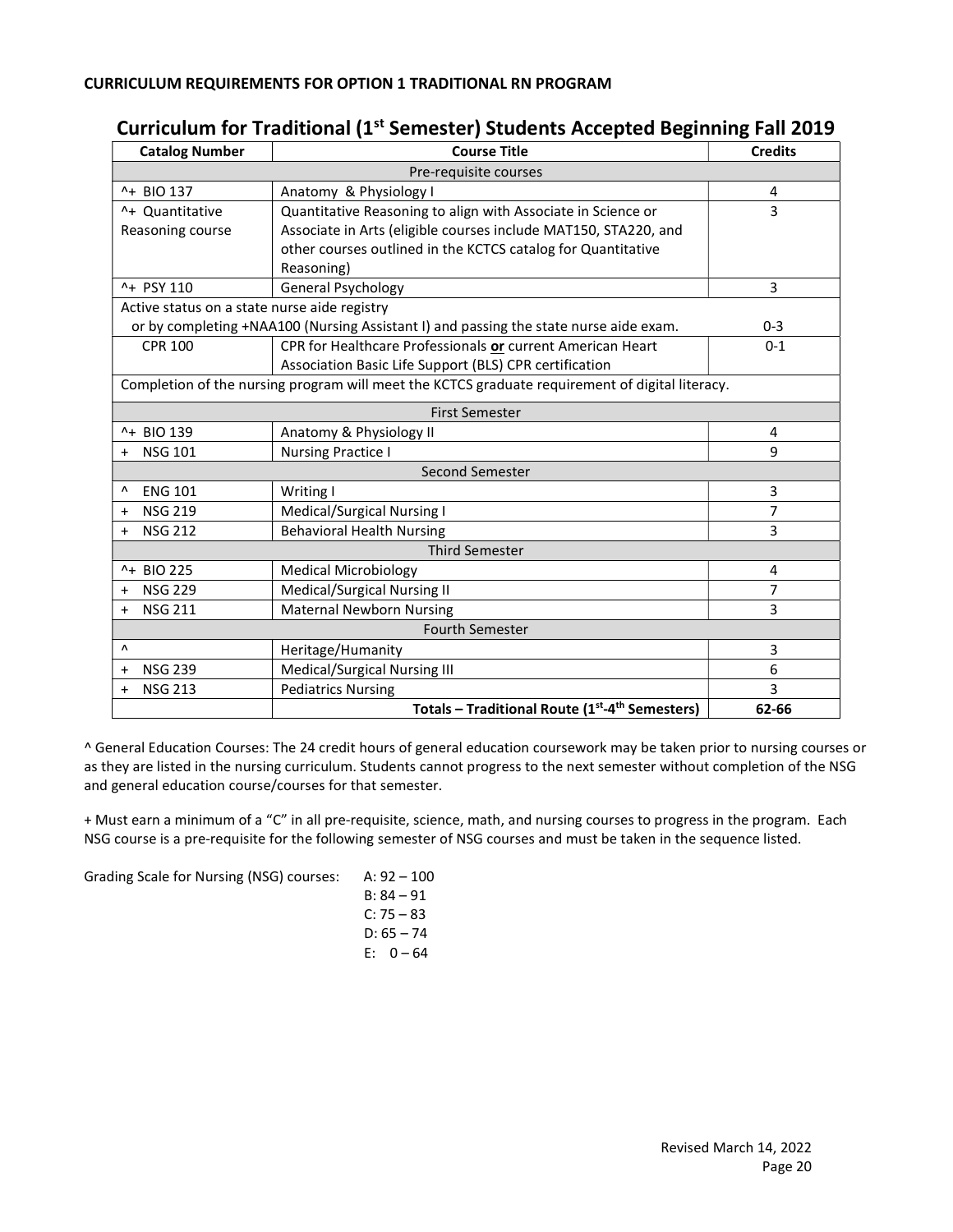| <b>Catalog Number</b>                                                                           | <b>Course Title</b>                                                    | <b>Credits</b> |
|-------------------------------------------------------------------------------------------------|------------------------------------------------------------------------|----------------|
|                                                                                                 | Pre-requisite courses                                                  |                |
| ^+ BIO 137                                                                                      | Anatomy & Physiology I                                                 | $\overline{4}$ |
| ^+ BIO 139                                                                                      | Anatomy & Physiology II                                                | 4              |
| ^+ Quantitative                                                                                 | Quantitative Reasoning to align with Associate in Science or           | 3              |
| Reasoning course                                                                                | Associate in Arts (eligible courses include MAT150, STA220, and        |                |
|                                                                                                 | other courses outlined in the KCTCS catalog for Quantitative           |                |
|                                                                                                 | Reasoning)                                                             |                |
| ^+ PSY 110                                                                                      | <b>General Psychology</b>                                              | 3              |
| <b>CPR 100</b>                                                                                  | CPR for Healthcare Professionals or current American Heart             | $0 - 1$        |
|                                                                                                 | Association Basic Life Support (BLS) CPR certification                 |                |
| Completion of the nursing program will meet the KCTCS graduate requirement of digital literacy. |                                                                        |                |
| <b>First Semester</b>                                                                           |                                                                        |                |
| <b>NSG 101</b><br>$\ddot{}$                                                                     | <b>Nursing Practice I</b>                                              | 9              |
|                                                                                                 | <b>WAIVED FOR LPN TO RN BRIDGE STUDENTS</b>                            |                |
|                                                                                                 | <b>Second Semester</b>                                                 |                |
| <b>ENG 101</b><br>Λ                                                                             | Writing I                                                              | 3              |
| <b>NSG 195</b><br>$\ddot{}$                                                                     | Transition to ADN (LPN to RN Bridge)                                   | 4              |
| <b>OR</b>                                                                                       | <b>OR</b>                                                              |                |
| <b>NSG 219</b>                                                                                  | Medical/Surgical Nursing I                                             |                |
| <b>NSG 212</b><br>$\ddot{}$                                                                     | <b>Behavioral Health Nursing</b>                                       | 3              |
| <b>Third Semester</b>                                                                           |                                                                        |                |
| ^+ BIO 225                                                                                      | <b>Medical Microbiology</b>                                            | 4              |
| <b>NSG 229</b><br>$\ddot{}$                                                                     | Medical/Surgical Nursing II                                            | $\overline{7}$ |
| <b>NSG 211</b><br>$\ddot{}$                                                                     | <b>Maternal Newborn Nursing</b>                                        | 3              |
| <b>Fourth Semester</b>                                                                          |                                                                        |                |
| Λ                                                                                               | Heritage/Humanity                                                      | 3              |
| <b>NSG 239</b><br>$\ddot{}$                                                                     | Medical/Surgical Nursing III                                           | 6              |
| <b>NSG 213</b><br>$\ddot{}$                                                                     | <b>Pediatrics Nursing</b>                                              | 3              |
|                                                                                                 | Totals - LPN to RN Bridge (2 <sup>nd</sup> -4 <sup>th</sup> Semesters) | 50-51          |

### Curriculum for LPN To RN Bridge Students Accepted Beginning Spring 2020

^ General Education Courses: The 24 credit hours of general education coursework may be taken prior to nursing courses or as they are listed in the nursing curriculum. Students cannot progress to the next semester without completion of the NSG and general education course/courses for that semester.

+ Must earn a minimum of a "C" in all pre-requisite, science, math, and nursing courses to progress in the program. Each NSG course is a pre-requisite for the following semester of NSG courses and must be taken in the sequence listed.

Grading Scale for Nursing (NSG) courses: A: 92 – 100

| $B: 84 - 91$ |  |
|--------------|--|
| $C: 75 - 83$ |  |
| $D: 65 - 74$ |  |
| E: 0 – 64    |  |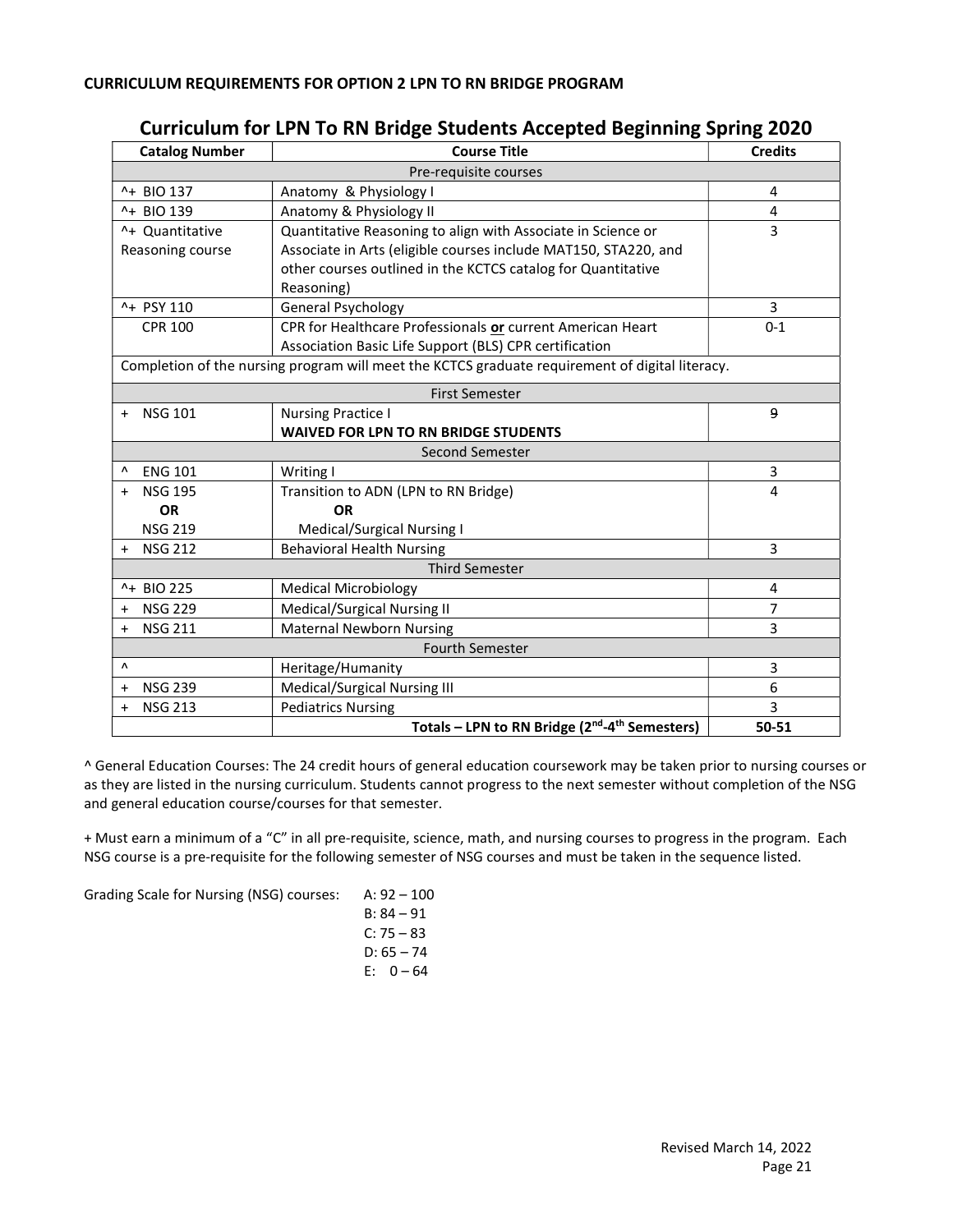| <b>Catalog Number</b>                                                                           | <b>Course Title</b>                                                                   | <b>Credits</b> |
|-------------------------------------------------------------------------------------------------|---------------------------------------------------------------------------------------|----------------|
|                                                                                                 | Pre-requisite courses                                                                 |                |
| ^+ BIO 137                                                                                      | Anatomy & Physiology I                                                                | 4              |
| ^+ Quantitative                                                                                 | Quantitative Reasoning to align with Associate in Science or                          | 3              |
| Reasoning course                                                                                | Associate in Arts (eligible courses include MAT150, STA220, and                       |                |
|                                                                                                 | other courses outlined in the KCTCS catalog for Quantitative                          |                |
|                                                                                                 | Reasoning)                                                                            |                |
| ^+ PSY 110                                                                                      | General Psychology                                                                    | 3              |
| Active status on a state nurse aide registry                                                    |                                                                                       |                |
|                                                                                                 | or by completing +NAA100 (Nursing Assistant I) and passing the state nurse aide exam. | $0 - 3$        |
| <b>CPR 100</b>                                                                                  | CPR for Healthcare Professionals or current American Heart                            | $0 - 1$        |
|                                                                                                 | Association Basic Life Support (BLS) CPR certification                                |                |
| Completion of the nursing program will meet the KCTCS graduate requirement of digital literacy. |                                                                                       |                |
| <b>First Semester</b>                                                                           |                                                                                       |                |
| ^+ BIO 139                                                                                      | Anatomy & Physiology II                                                               | 4              |
| <b>NSG 109</b>                                                                                  | Medic To ADN I (Nursing Practice I lecture and lab only)                              | 6              |
| <b>Second Semester</b>                                                                          |                                                                                       |                |
| <b>ENG 101</b><br>٨                                                                             | Writing I                                                                             | 3              |
| <b>NSG 209</b><br>$\ddot{}$                                                                     | Medic To ADN II (Medical/Surgical Nursing I lecture and lab only)                     | 5              |
| <b>NSG 212</b><br>$\ddot{}$                                                                     | <b>Behavioral Health Nursing</b>                                                      | 3              |
| <b>Third Semester</b>                                                                           |                                                                                       |                |
| ^+ BIO 225                                                                                      | <b>Medical Microbiology</b>                                                           | 4              |
| <b>NSG 229</b><br>$\ddot{}$                                                                     | Medical/Surgical Nursing II                                                           | $\overline{7}$ |
| <b>NSG 211</b><br>$\ddot{}$                                                                     | <b>Maternal Newborn Nursing</b>                                                       | 3              |
|                                                                                                 | <b>Fourth Semester</b>                                                                |                |
| Λ                                                                                               | Heritage/Humanity                                                                     | 3              |
| <b>NSG 239</b><br>$\ddot{}$                                                                     | Medical/Surgical Nursing III                                                          | 6              |
| <b>NSG 213</b><br>$\ddot{}$                                                                     | <b>Pediatrics Nursing</b>                                                             | 3              |
|                                                                                                 | Totals - Medic To RN Route (1st-4th Semesters)                                        | 57-61          |

## Curriculum for Transition: Medic To ADN Students Accepted Beginning Fall 2021

^ General Education Courses: The 24 credit hours of general education coursework may be taken prior to nursing courses or as they are listed in the nursing curriculum. Students cannot progress to the next semester without completion of the NSG and general education course/courses for that semester.

+ Must earn a minimum of a "C" in all pre-requisite, science, math, and nursing courses to progress in the program. Each NSG course is a pre-requisite for the following semester of NSG courses and must be taken in the sequence listed.

Grading Scale for Nursing (NSG) courses: A: 92 – 100

| A. 92 – 100  |
|--------------|
| B: 84 – 91   |
| C: 75 – 83   |
| $D: 65 - 74$ |
| $E: 0 - 64$  |